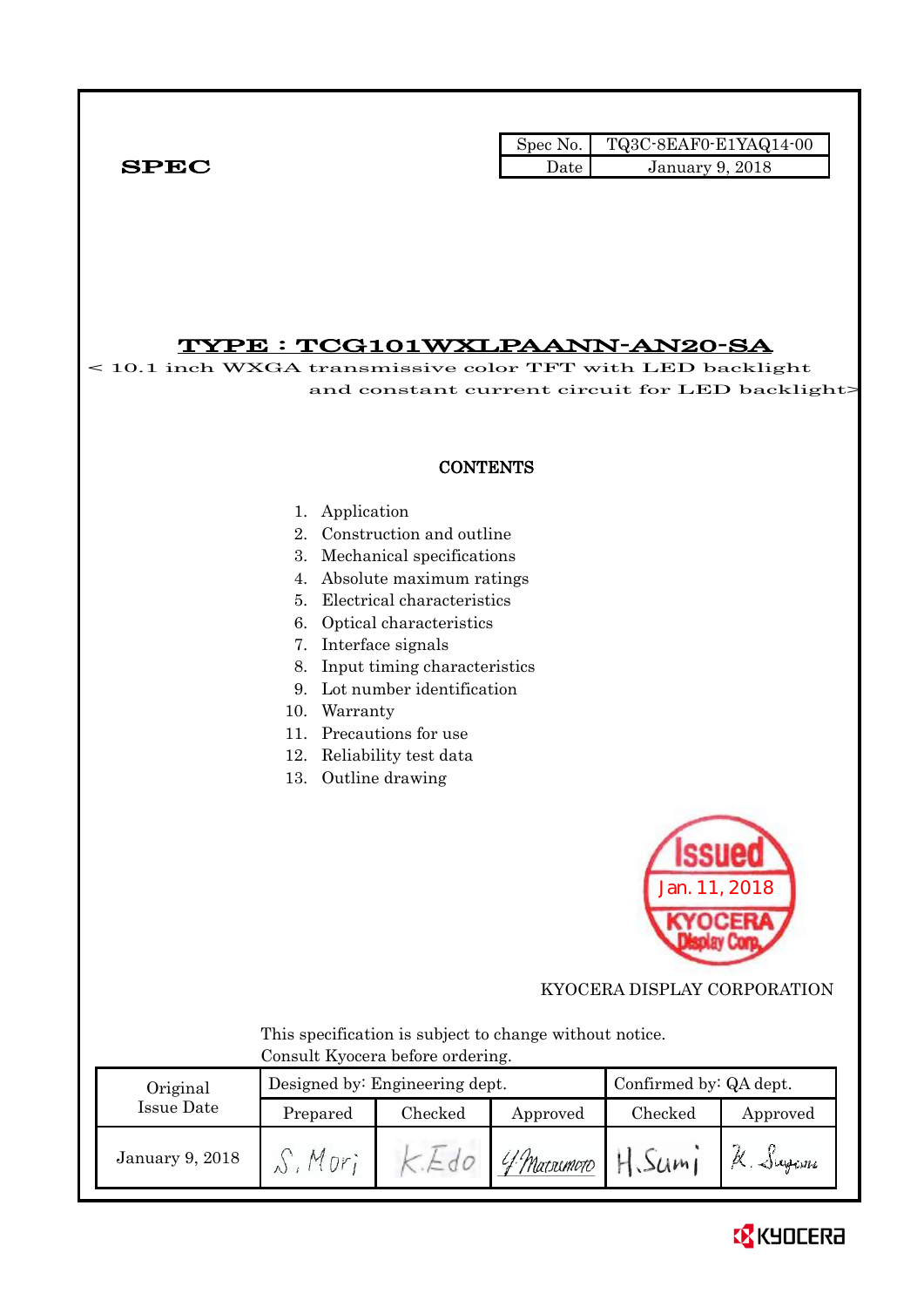| Spec No.              | Part No.               | Page                     |
|-----------------------|------------------------|--------------------------|
| TQ3C-8EAF0-E1YAQ14-00 | TCG101WXLPAANN-AN20-SA | $\overline{\phantom{a}}$ |

# Warning

- 1. This Kyocera LCD module has been specifically designed for use only in electronic devices and industrial machines in the area of audio control, office automation, industrial control, home appliances, etc. The module should not be used in applications where the highest level of safety and reliability are required and module failure or malfunction of such module results in physical harm or loss of life, as well as enormous damage or loss. Such fields of applications include, without limitation, medical, aerospace, communications infrastructure, atomic energy control. Kyocera expressly disclaims any and all liability resulting in any way to the use of the module in such applications.
- 2. Customer agrees to indemnify, defend and hold Kyocera harmless from and against any and all actions, claims, damages, liabilities, awards, costs, and expenses, including legal expenses, resulting from or arising out of Customer's use, or sale for use, or Kyocera modules in applications.

# Caution

1. Kyocera shall have the right, which Customer hereby acknowledges, to immediately scrap or destroy tooling for Kyocera modules for which no Purchase Orders have been received from the Customer in a two-year period.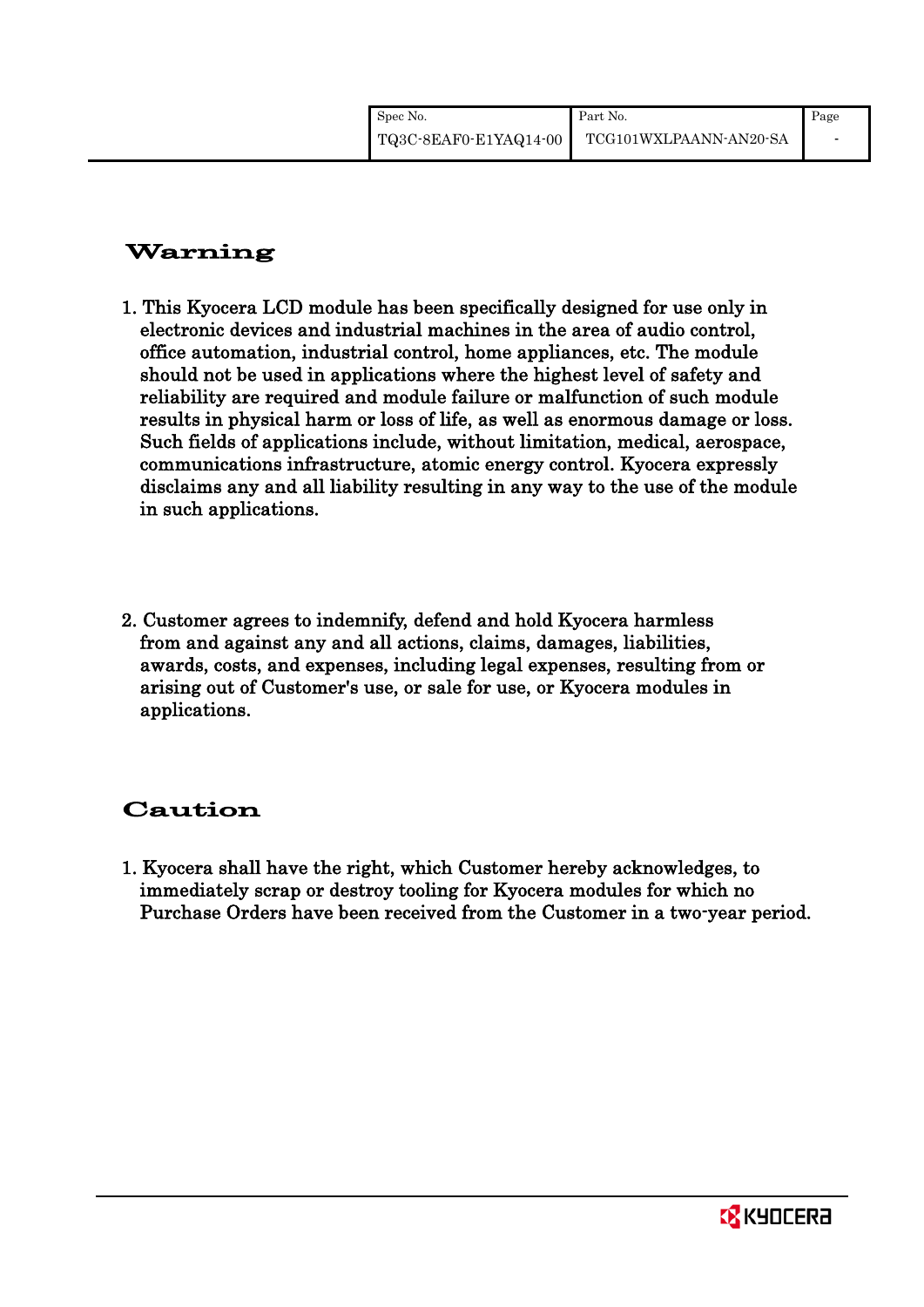|         |             |            | ${\rm Spec}$ No.<br>${\bf TQ3C\text{-}SEAF0\text{-}E1YAQ14\text{-}00}$ |          | Part No.                             | $\operatorname{TCG101WXLPAANN}\cdot \operatorname{AN20\text{-}SA}$ |          | $\rm Page$ |
|---------|-------------|------------|------------------------------------------------------------------------|----------|--------------------------------------|--------------------------------------------------------------------|----------|------------|
|         |             |            |                                                                        |          |                                      |                                                                    |          |            |
|         |             |            | Revision record                                                        |          |                                      |                                                                    |          |            |
|         | Date        | Prepared   | Designed by : Engineering dept.<br>${\it Checked}$                     |          |                                      | Confirmed by : QA dept.<br>${\it Checked}$                         | Approved |            |
|         |             |            |                                                                        | Approved |                                      |                                                                    |          |            |
|         |             |            |                                                                        |          |                                      |                                                                    |          |            |
| Rev.No. | $\rm{Date}$ | $\rm Page$ |                                                                        |          | $\label{eq:2} \textbf{Descriptions}$ |                                                                    |          |            |
|         |             |            |                                                                        |          |                                      |                                                                    |          |            |
|         |             |            |                                                                        |          |                                      |                                                                    |          |            |
|         |             |            |                                                                        |          |                                      |                                                                    |          |            |
|         |             |            |                                                                        |          |                                      |                                                                    |          |            |
|         |             |            |                                                                        |          |                                      |                                                                    |          |            |
|         |             |            |                                                                        |          |                                      |                                                                    |          |            |
|         |             |            |                                                                        |          |                                      |                                                                    |          |            |
|         |             |            |                                                                        |          |                                      |                                                                    |          |            |
|         |             |            |                                                                        |          |                                      |                                                                    |          |            |
|         |             |            |                                                                        |          |                                      |                                                                    |          |            |
|         |             |            |                                                                        |          |                                      |                                                                    |          |            |
|         |             |            |                                                                        |          |                                      |                                                                    |          |            |
|         |             |            |                                                                        |          |                                      |                                                                    |          |            |
|         |             |            |                                                                        |          |                                      |                                                                    |          |            |
|         |             |            |                                                                        |          |                                      |                                                                    |          |            |
|         |             |            |                                                                        |          |                                      |                                                                    |          |            |
|         |             |            |                                                                        |          |                                      |                                                                    |          |            |
|         |             |            |                                                                        |          |                                      |                                                                    |          |            |
|         |             |            |                                                                        |          |                                      |                                                                    |          |            |
|         |             |            |                                                                        |          |                                      |                                                                    |          |            |
|         |             |            |                                                                        |          |                                      |                                                                    |          |            |
|         |             |            |                                                                        |          |                                      |                                                                    |          |            |
|         |             |            |                                                                        |          |                                      |                                                                    |          |            |
|         |             |            |                                                                        |          |                                      |                                                                    |          |            |
|         |             |            |                                                                        |          |                                      |                                                                    |          |            |
|         |             |            |                                                                        |          |                                      |                                                                    |          |            |
|         |             |            |                                                                        |          |                                      |                                                                    |          |            |
|         |             |            |                                                                        |          |                                      |                                                                    |          |            |
|         |             |            |                                                                        |          |                                      |                                                                    |          |            |
|         |             |            |                                                                        |          |                                      |                                                                    |          |            |
|         |             |            |                                                                        |          |                                      |                                                                    |          |            |
|         |             |            |                                                                        |          |                                      |                                                                    |          |            |
|         |             |            |                                                                        |          |                                      |                                                                    |          |            |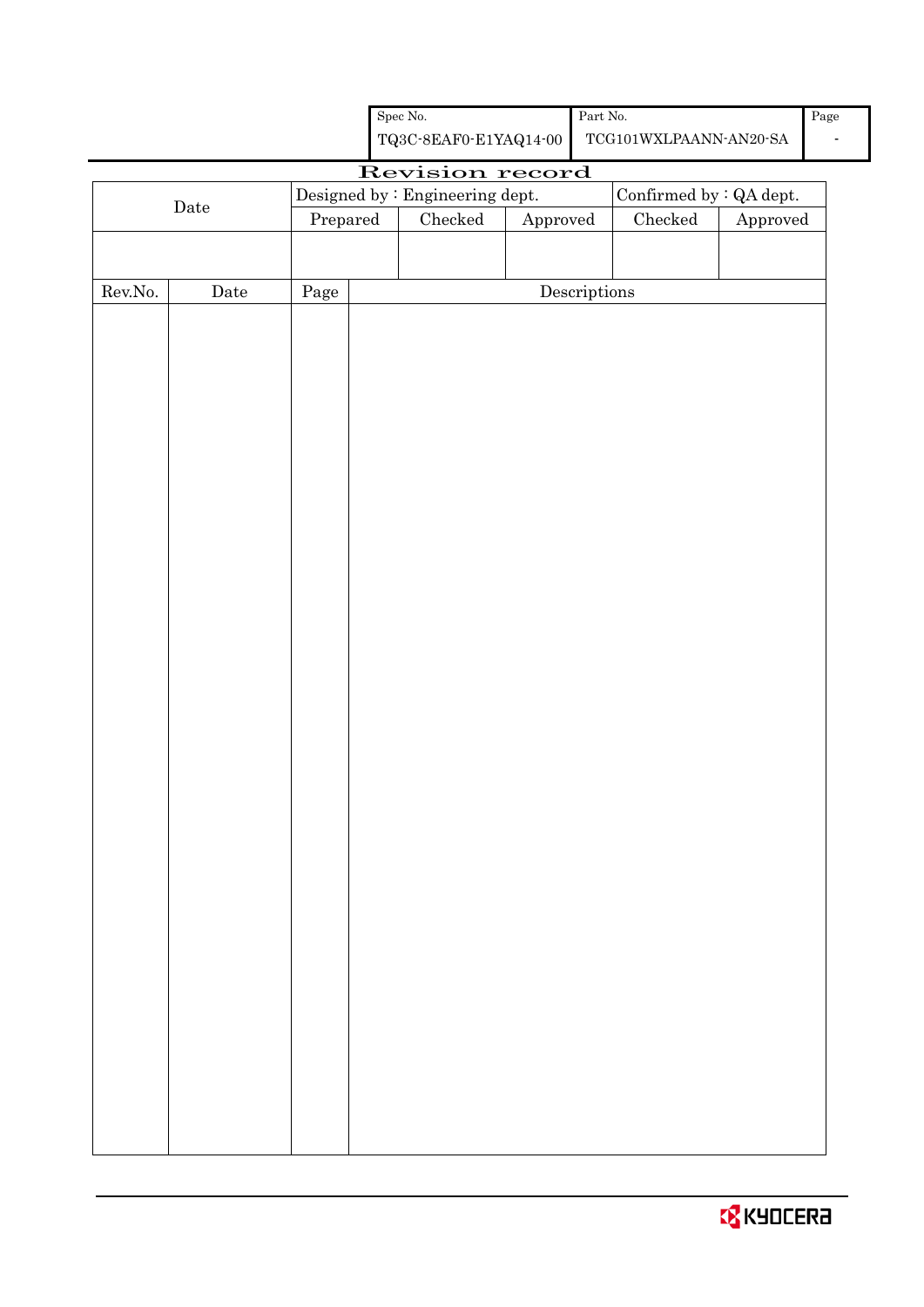## 1. Application

This document defines the specification of TCG101WXLPAANN-AN20-SA. (RoHS Compliant)

### 2. Construction and outline

| LCD.               | : Transmissive color dot matrix type TFT                |
|--------------------|---------------------------------------------------------|
| Backlight system   | : LED                                                   |
| Polarizer          | : Anti-Glare treatment                                  |
| Interface          | : LVDS                                                  |
| Additional circuit | : Timing controller, Power supply $(3.3V)$ input)       |
|                    | : Constant current circuit for LED Backlight(12V input) |

## 3. Mechanical specifications

| <b>Item</b>                | Specification                                                   | Unit |
|----------------------------|-----------------------------------------------------------------|------|
| Outline dimensions<br>1)   | $236(W)\times(156.8)(H)\times9.4(D)$                            | mm   |
| Active area                | $216.96(W)\times 135.6(H)$<br>$(25.6cm/10.1$ inch $(Diagonal))$ | mm   |
| Dot format                 | $1280 \times (R,G,B)(W) \times 800(H)$                          | dot  |
| Dot pitch                  | $0.0565(W) \times 0.1695(H)$                                    | mm   |
| $\mathbf{2}$<br>Base color | Normally White                                                  |      |
| Mass                       | 500                                                             | g    |

1) Projection not included. Please refer to outline for details.

2) Due to the characteristics of the LCD material, the color varies with environmental temperature.

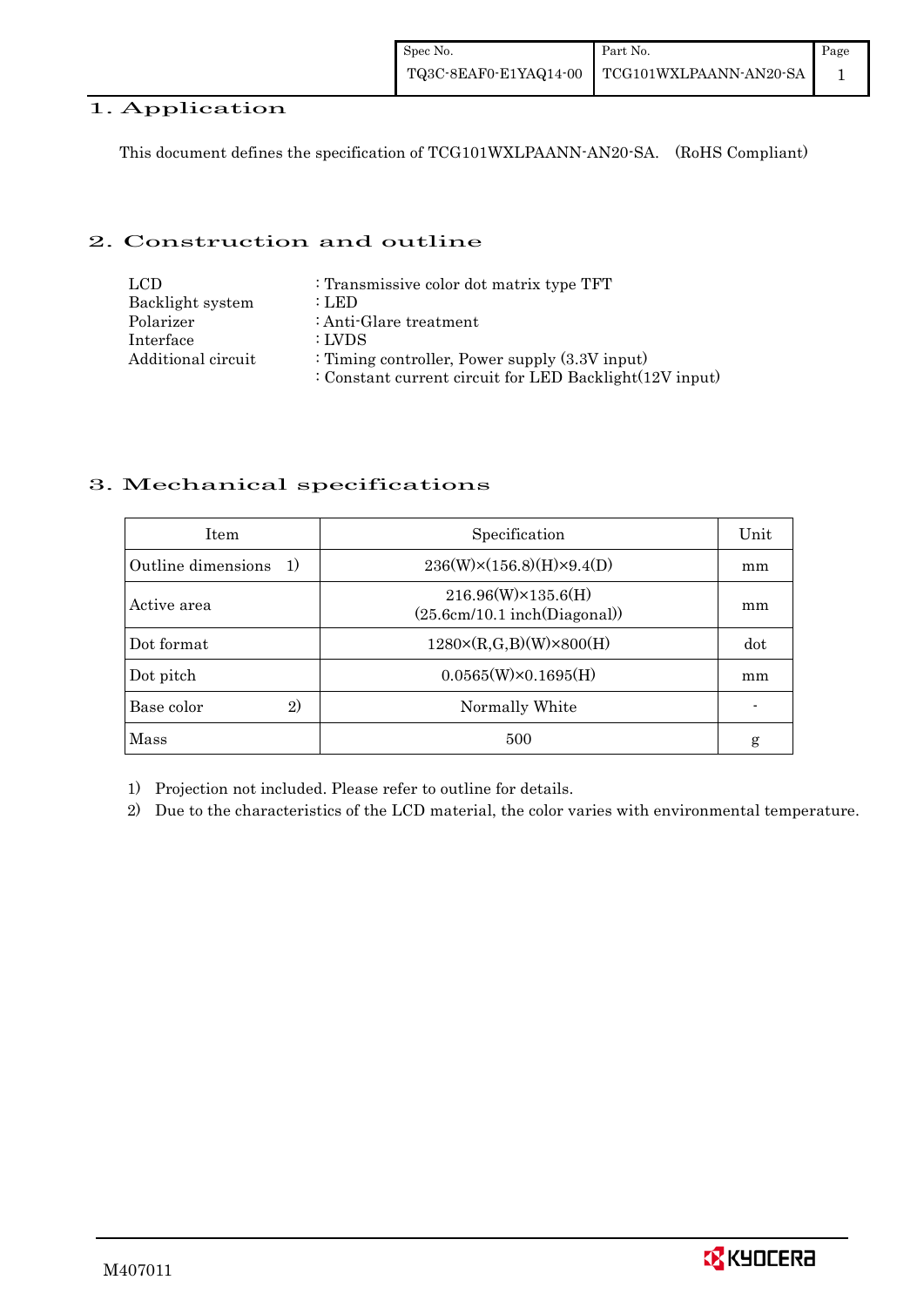## 4. Absolute maximum ratings

|                       | Item                            | Symbol          | Min.   | Max.         | Unit |
|-----------------------|---------------------------------|-----------------|--------|--------------|------|
| Supply voltage(+3.3V) |                                 | V <sub>DD</sub> | $-0.3$ | 4.0          |      |
| Supply voltage(+12V)  |                                 | $V_{IN}$        | $-0.3$ | 14.0         |      |
|                       | $(i=0,1,2,3)$<br>RxINi+, RxINi- | $V_{I1}$        | $-0.3$ | 2.8          |      |
| Input signal          | CK IN+, CK IN-                  | $\rm V_{I2}$    | $-0.3$ | 2.8          |      |
| Voltage<br>1)         | <b>SELLVDS, BITSEL, SC</b>      | $\rm V_{I3}$    | $-0.3$ | $V_{DD}+0.5$ |      |
|                       | <b>BLBRT, BLEN</b>              | $\rm V_{I4}$    | $-0.3$ | $\rm V_{IN}$ |      |

4-1. Electrical absolute maximum ratings

1) V<sub>DD</sub> must be supplied correctly within the range described in  $5$ -1.

#### 4-2. Environmental absolute maximum ratings

| Item                  |              | Symbol                  | Min.  | Max. | Unit         |
|-----------------------|--------------|-------------------------|-------|------|--------------|
| Operating temperature |              | Top                     | $-20$ | 70   | $\circ$ C    |
| Storage temperature   | $\mathbf{2}$ | T <sub>STO</sub>        | $-30$ | 80   | $^{\circ}$ C |
| Operating humidity    | 3)           | Hop                     | 10    | 4.   | %RH          |
| Storage humidity      | 3)           | <b>H</b> <sub>sto</sub> | 10    | 4)   | %RH          |
| Vibration             |              |                         | 5)    | 5)   |              |
| Shock                 |              |                         | 6)    | 6)   |              |

1) Operating temperature means a temperature which operation shall be guaranteed. Since display performance is evaluated at 25°C, another temperature range should be confirmed.

 Store LCD at normal temperature/humidity. Keep them free from vibration and shock. An LCD that is kept at a low or a high temperature for a long time can be defective due to other conditions, even if the low or high temperature satisfies the standard. (Please refer to "Precautions for Use" for details.)

- 3) Non-condensing
- 4) Temp. $\leq 40^{\circ}$ C, 90%RH Max.
	- Temp. >40°C, Absolute humidity shall be less than 90%RH at 40°C.
- 5)

| Frequency       | $10\sim$ 55 Hz    | Acceleration value         |
|-----------------|-------------------|----------------------------|
| Vibration width | $0.15$ mm         | $(0.3{\sim}9~{\rm m/s^2})$ |
| Interval        | $10 - 55 - 10$ Hz | 1 minutes                  |

 2 hours in each direction X, Y, Z (6 hours total) EIAJ ED-2531

6) Acceleration: 490 m/s2, Pulse width: 11 ms 3 times in each direction:  $\pm X$ ,  $\pm Y$ ,  $\pm Z$ EIAJ ED-2531



<sup>2)</sup> Temp. =  $-30^{\circ}$ C $<$ 48h, Temp. =  $80^{\circ}$ C $<$ 168h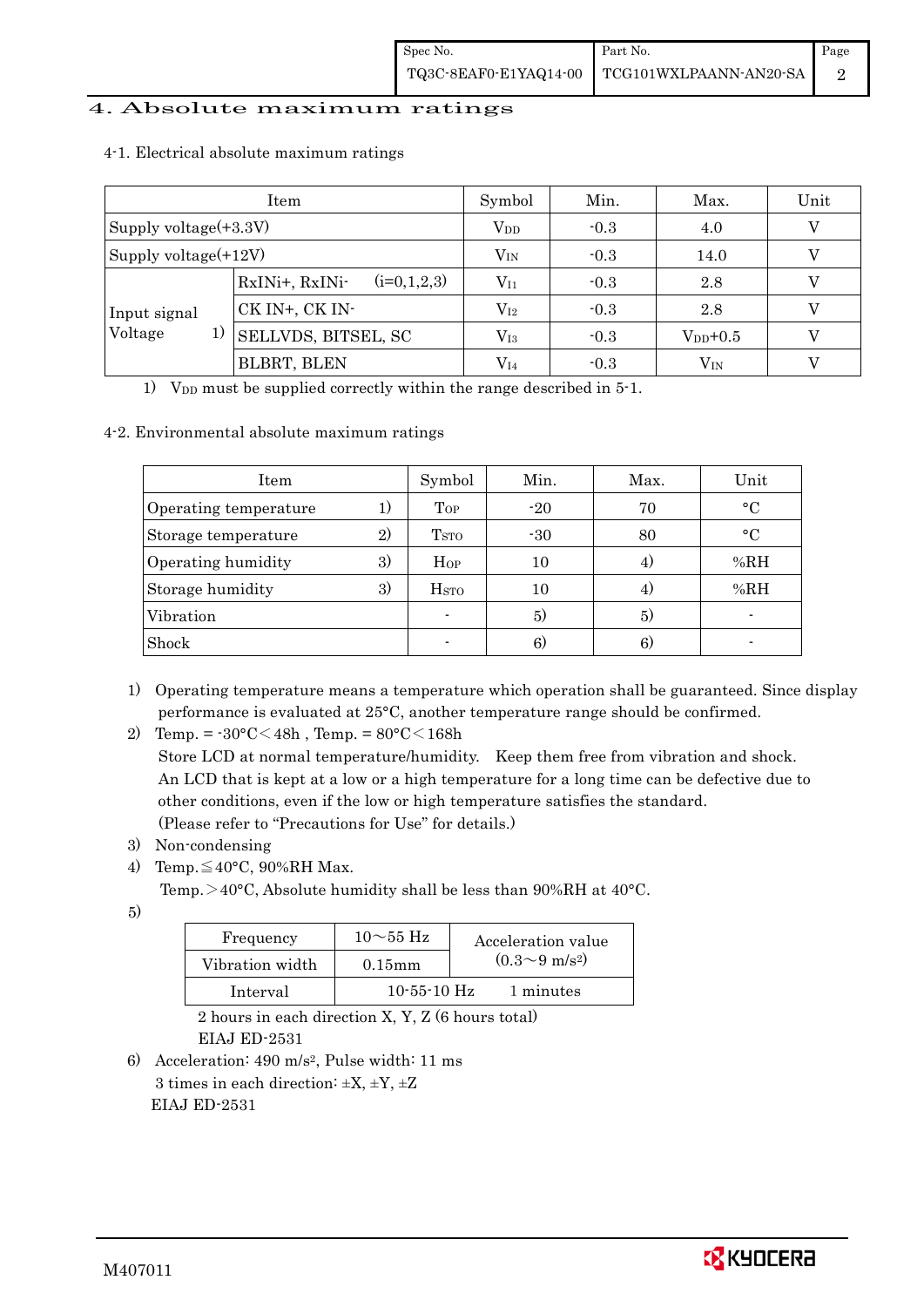## 5. Electrical characteristics

#### 5-1. LCD

|                                     |       |                       |                          |                          |                                  |                          | Temp. = $-20 \sim 70$ °C |
|-------------------------------------|-------|-----------------------|--------------------------|--------------------------|----------------------------------|--------------------------|--------------------------|
| Item                                |       | Symbol                | Condition                | Min.                     | Typ.                             | Max.                     | Unit                     |
| Supply voltage                      | 1)    | <b>V<sub>DD</sub></b> |                          | 3.0                      | 3.3                              | 3.6                      | $\overline{V}$           |
| Current consumption                 |       | I <sub>DD</sub>       | 2)                       | $\blacksquare$           | 350                              | 460                      | mA                       |
| Permissive input ripple voltage     |       | $V_{RP}$              | $V_{DD} = 3.3V$          | $\overline{\phantom{a}}$ | $\blacksquare$                   | 100                      | $mVp-p$                  |
| Input signal voltage                |       | $V_{IL}$              | "Low" level              | $\overline{0}$           | $\qquad \qquad -$                | 0.8                      | V                        |
|                                     | 3)    | V <sub>IH</sub>       | "High" level             | 2.0                      | $\overline{\phantom{0}}$         | <b>V</b> <sub>DD</sub>   | V                        |
| Input reek current                  |       | $I_{OL}$              | $V_{I3}=0V$              | $-10$                    | $\overline{\phantom{a}}$         | 10                       | $\mu$ A                  |
|                                     |       | $I_{OH}$              | $V_{I3} = 3.3V$          | $\blacksquare$           | $\overline{\phantom{a}}$         | 400                      | $\mu$ A                  |
| LVDS Input voltage                  | 4)    | $V_{L}$               |                          | $\boldsymbol{0}$         | $\blacksquare$                   | 1.9                      | V                        |
| Differential input voltage          |       | $V_{ID}$              | $\overline{\phantom{a}}$ | 250                      | 350                              | 450                      | mV                       |
| Differential input                  |       | $V_{TL}$              | "Low" level              | $V_{CM}$ -100            | $\overbrace{\phantom{12322111}}$ |                          | mV                       |
| threshold voltage                   | 4) 5) | V <sub>TH</sub>       | "High" level             |                          | $\qquad \qquad -$                | $V_{CM}$ +100            | mV                       |
| Terminator                          |       | $R_1$                 |                          | $\blacksquare$           | 100                              |                          | $\Omega$                 |
|                                     |       | t1                    | $\frac{1}{2}$            | 0.1                      | $\overline{\phantom{a}}$         | 10                       | ms                       |
|                                     |       | t2                    | $\overline{\phantom{0}}$ | $\overline{0}$           | $\overline{\phantom{a}}$         | $\overline{\phantom{a}}$ | ms                       |
|                                     |       | t3                    | $\overline{\phantom{a}}$ | $\overline{0}$           | $\overline{\phantom{a}}$         | $\blacksquare$           | ms                       |
|                                     |       | t4                    | $\blacksquare$           | $1.0\,$                  | $\blacksquare$                   | $\blacksquare$           | S                        |
| V <sub>DD</sub> -turn-on conditions | 1) 6) | t5                    | 200                      |                          | $\overline{\phantom{a}}$         | $\overline{\phantom{a}}$ | ms                       |
|                                     |       | t6                    | $\overline{a}$           | 200                      | $\blacksquare$                   | $\overline{\phantom{a}}$ | ms                       |
|                                     |       | t7                    | $\frac{1}{2}$            | $\overline{0}$           | $\overline{\phantom{a}}$         | 10                       | $\bf S$                  |
|                                     |       | t8                    | $\overline{\phantom{a}}$ | $\boldsymbol{0}$         | $\overline{\phantom{a}}$         | $\blacksquare$           | ms                       |

#### 1) V<sub>DD</sub>-turn-on conditions



 $^\star$  If the condition of t5, t6 doesn't fill it, the display noise might be seen.

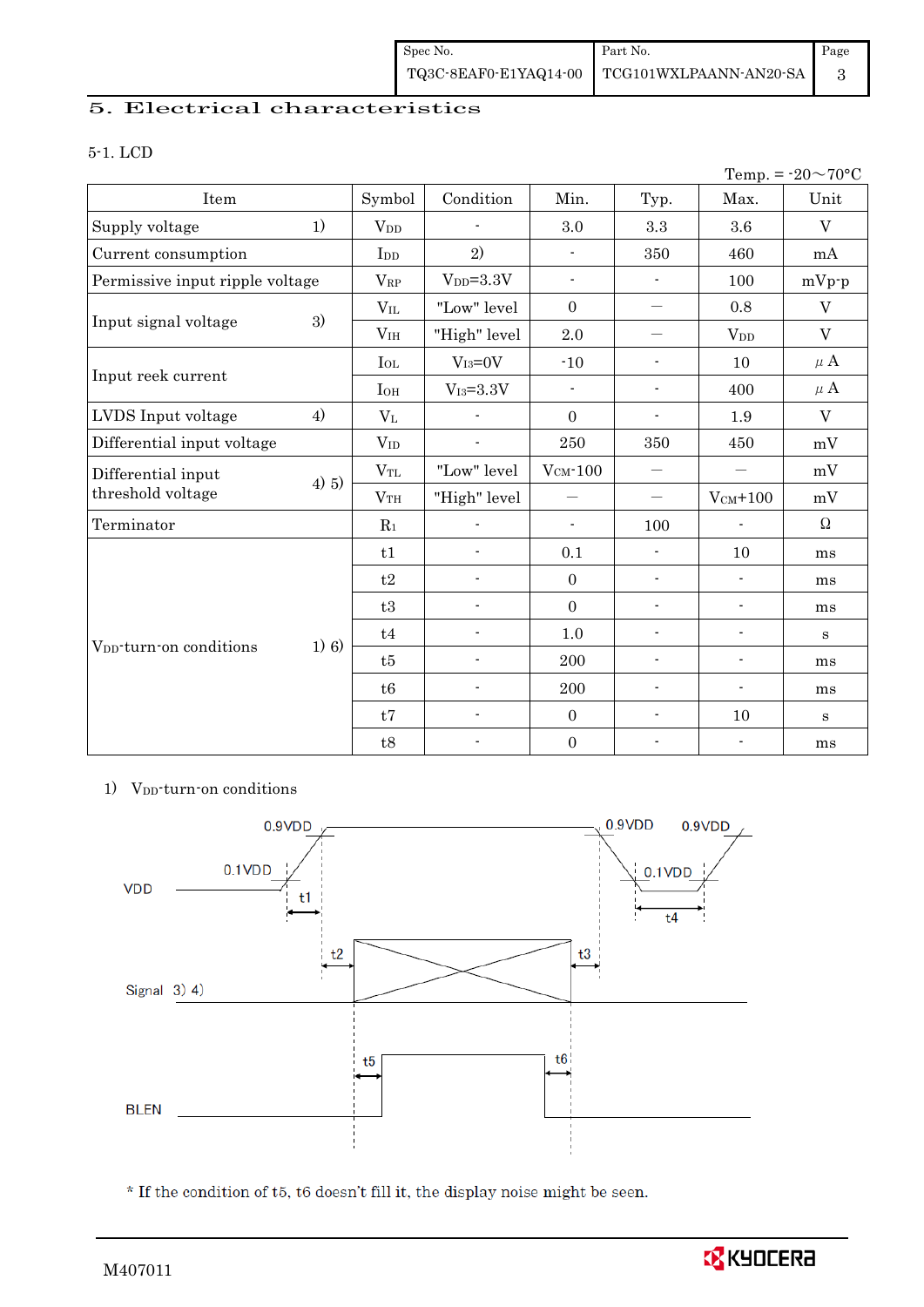2) Display pattern:

```
V_{DD} = 3.3V, Temp. = 25^{\circ}C
     1 2 3・・・・・・・・・・・・・・・・3838 3839 3840(dot)
  1
  2
  3
  :
  :
  :
799
800
(dot)
    ■■■■■■■■■■■■■■■■■■■■■■
    ■■■■■■■■■■■■■■■■■■■■■■
    ■■■■■■■■■■■■■■■■■■■■■■
    ■■■■■■■■■■■■■■■■■■■■■■
    ■■■■■■■■■■■■■■■■■■■■■■
                        ■■■■■■■■■■■■■■■■■■■■■■
    ■■■■■■■■■■■■■■■■■■■■■■
    ■■■■■■■■■■■■■■■■■■■■■■
```
- 3) Input signal : SELLVDS, BITSEL, SC
- 4) Input signal : RxIN3+, RxIN3-, RxIN2+, RxIN2-, RxIN1+, RxIN1-, RxIN0+, RxIN0- CK IN+, CK IN-



- 5) V $_{\text{CM}}$ : LVDS Common mode voltage (V $_{\text{CM}}$ =1.25V)
- 6) Please power on LVDS transmitter at the same time as VDD, or LVDS transmitter should be powered on first.

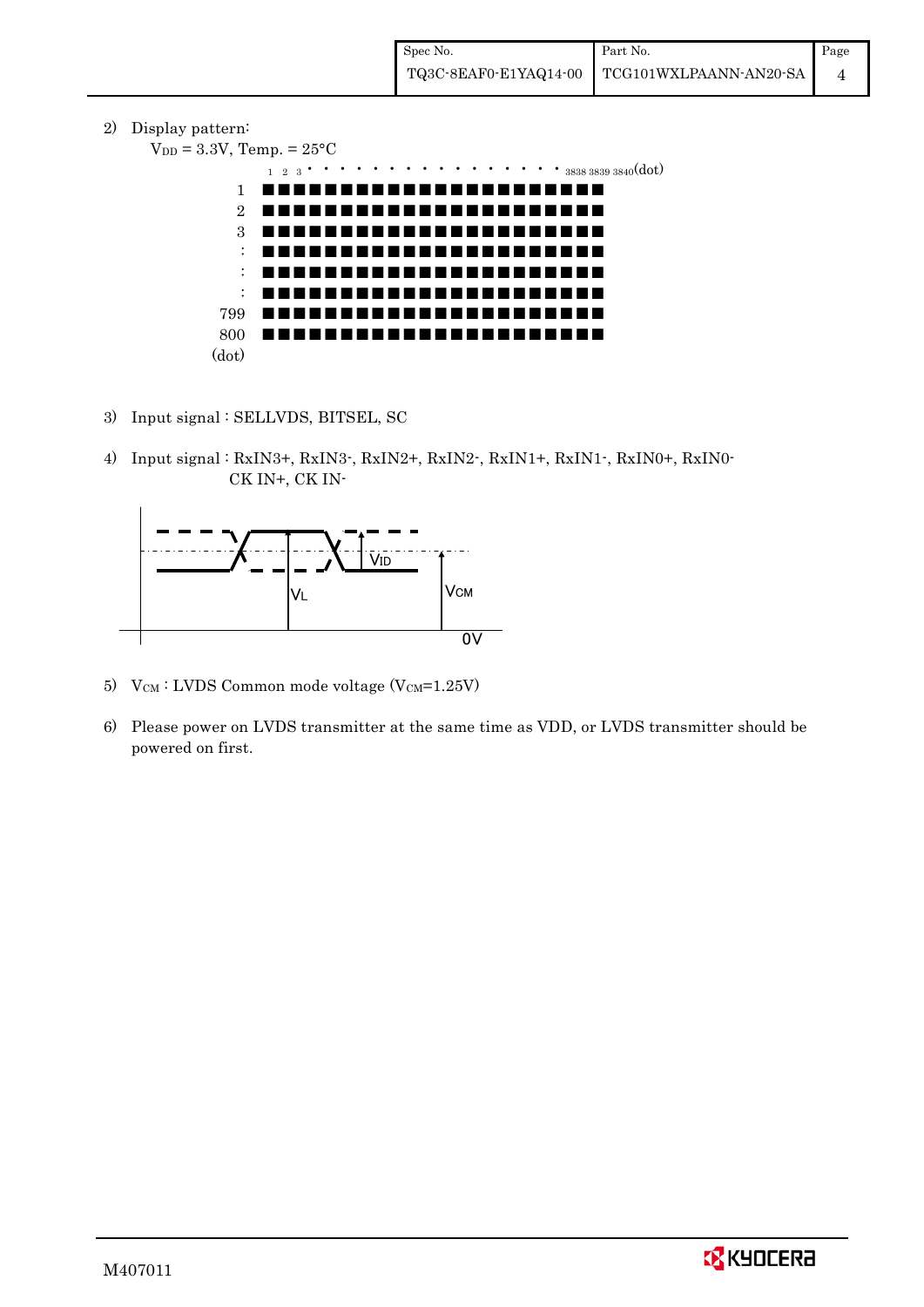| Spec No. | Part No.                                     | Page |
|----------|----------------------------------------------|------|
|          | TQ3C-8EAF0-E1YAQ14-00 TCG101WXLPAANN-AN20-SA |      |

## 5-2. Constant current circuit for LED Backlight

|                                         |                  |                               |                          |        |          | Temp. = $-20 \sim 70$ °C |
|-----------------------------------------|------------------|-------------------------------|--------------------------|--------|----------|--------------------------|
| Item                                    | Symbol           | Condition                     | Min.                     | Typ.   | Max.     | Unit                     |
| 1)<br>Supply voltage                    | $V_{IN}$         |                               | 10.8                     | 12.0   | 13.2     | V                        |
| Current consumption                     | $I_{IN}$         | 2)                            |                          | 275    | 360      | mA                       |
| Permissive input ripple voltage         | $V_{RP\_BL}$     | $V_{IN} = 12.0V$              | $\overline{\phantom{a}}$ |        | 100      | $mVp-p$                  |
|                                         | VIL_BLBRT        | "Low" level                   | $\Omega$                 |        | 0.8      | V                        |
| BLBRT Input signal voltage              | VIH_BLBRT        | "High" level                  | 2.3                      |        | $V_{IN}$ | $\overline{V}$           |
| <b>BLBRT</b> Input pull-down resistance | $R_{IN_BLEBRT}$  |                               | 100                      | 300    | 500      | $k\Omega$                |
|                                         | VIL_BLEN         | "Low" level"                  | $\Omega$                 |        | 0.8      | V                        |
| <b>BLEN</b> Input signal voltage        | $VIH_BLEN$       | "High" level                  | 2.3                      |        | $V_{IN}$ | V                        |
| BLEN Input pull-down resistance         | $R_{IN\_BLEN}$   |                               | 100                      | 300    | 500      | $k\Omega$                |
| 3)<br>PWM Frequency                     | f <sub>PWM</sub> |                               | 200                      |        | 10k      | Hz                       |
|                                         |                  | $f_{\rm PWM} = 200 \text{Hz}$ | $\mathbf{1}$             |        | 100      | $\frac{0}{0}$            |
| 3)<br>P WM Duty ratio                   | DPWM             | $f_{\text{PWM}}=2kHz$         | 10                       |        | 100      | $\%$                     |
|                                         |                  | $f_{\text{PWM}} = 10kHz$      | 50                       |        | 100      | $\%$                     |
| 4), 5)<br>Operating life time           | T                | Temp.= $25^{\circ}$ C         | $\blacksquare$           | 50,000 |          | $\boldsymbol{h}$         |

1) VIN-turn-on conditions



2)  $V_{IN} = 12V$ , Temp. =  $25^{\circ}C$ , DPWM =  $100\%$ 

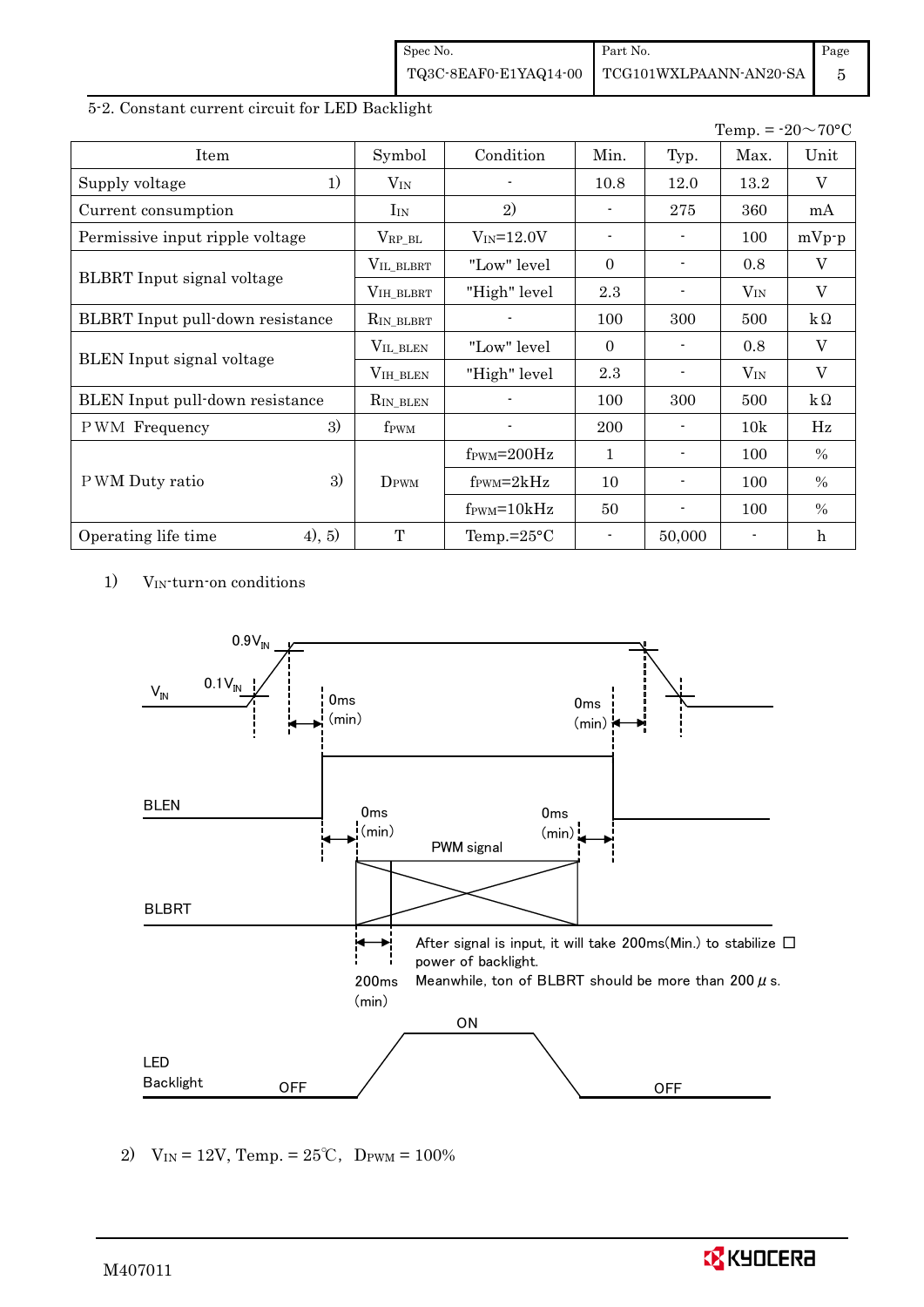| Spec No. | Part No.                                                                                                                 | Page |
|----------|--------------------------------------------------------------------------------------------------------------------------|------|
|          | $\left. {\color{red}\textbf{TQ3C-8EAF0-E1YAQ14-00}} \right  \left. {\color{red}\textbf{TCG101WXLPAANN-AN20-SA}} \right $ |      |

## 3) PWM Timing Diagram



ton, torr  $\geq 50 \,\mu$  s.

In case of lower frequency, the deterioration of the display quality, flicker etc., may occur.

- 4) When brightness decrease 50% of minimum brightness. The average life of a LED will decrease when the LCD is operating at higher temperatures.
- 5) Life time is estimated data.(Condition : IF=60mA, Ta=25℃ in chamber).

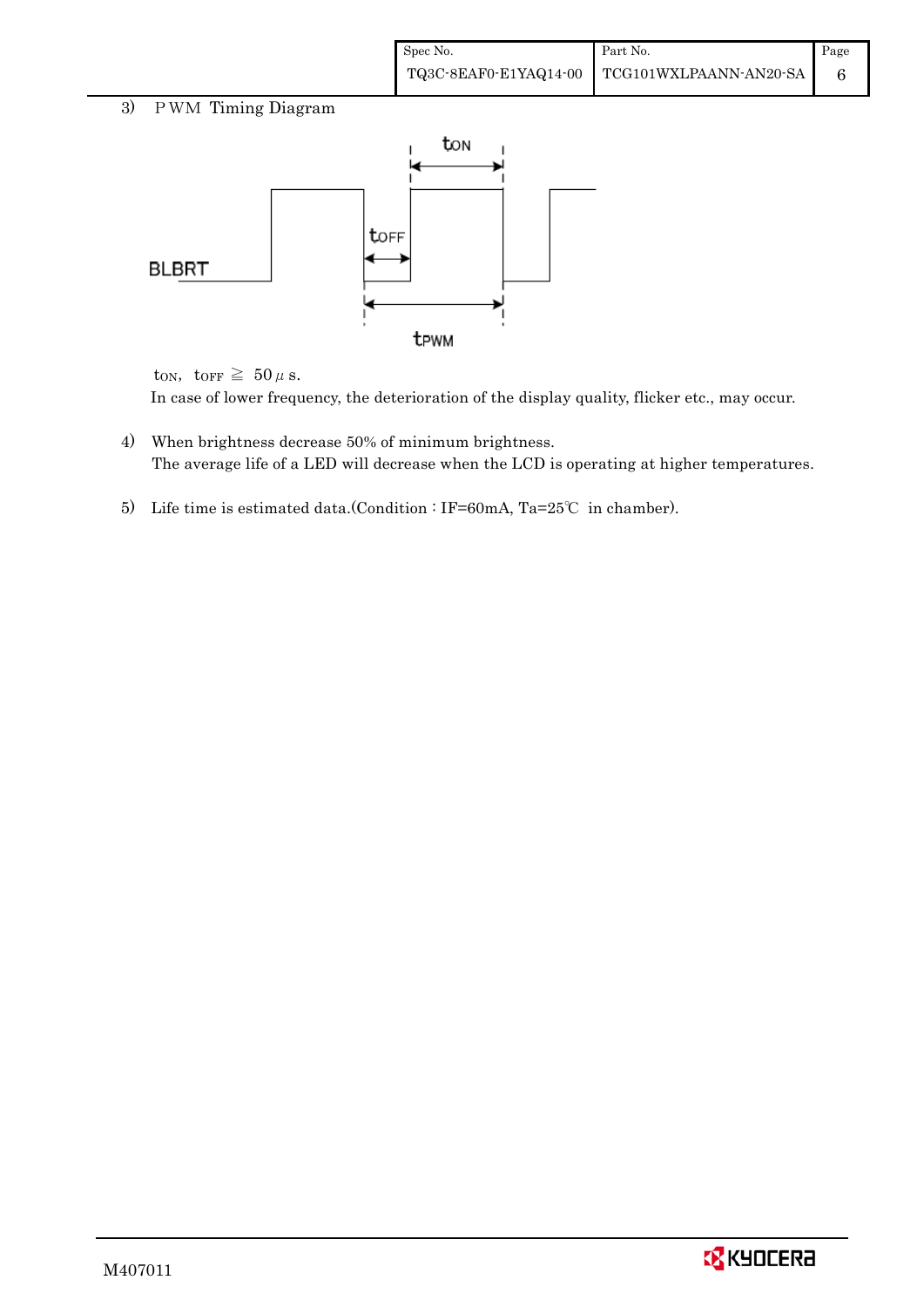| Spec No.              | Part No.               | Page |
|-----------------------|------------------------|------|
| TQ3C-8EAF0-E1YAQ14-00 | TCG101WXLPAANN-AN20-SA |      |

# 6. Optical characteristics

| Measuring spot = $\phi$ 6.0mm, Temp. = 25°C |
|---------------------------------------------|
|---------------------------------------------|

| Item                                  |       | Symbol         | Condition                   | Min.  | Typ.  | Max.  | Unit              |
|---------------------------------------|-------|----------------|-----------------------------|-------|-------|-------|-------------------|
|                                       | Rise  | $\tau_r$       | $\theta = \phi = 0^{\circ}$ | —     | 8     |       | ms                |
| Response time                         | Down  | T d            | $\theta = \phi = 0^{\circ}$ |       | 22    |       | ms                |
|                                       |       | $\theta$ upper |                             |       | 80    |       |                   |
| Viewing angle range<br>View direction |       | $\theta$ LOWER |                             |       | 80    |       | deg.              |
| :6 o'clock<br>(Gray inversion)        |       | $\phi$ LEFT    | $CR \ge 10$                 |       | 80    |       |                   |
|                                       |       | $\phi$ RIGHT   |                             |       | 80    |       | deg.              |
| Contrast ratio                        |       | CR             | $\theta = \phi = 0^{\circ}$ | 500   | 800   |       | $\blacksquare$    |
| <b>Brightness</b>                     |       | L              | IF=60mA/Line                | 350   | 500   |       | cd/m <sup>2</sup> |
|                                       | Red   | $\mathbf X$    | $\theta = \phi = 0^{\circ}$ | 0.550 | 0.600 | 0.650 |                   |
|                                       |       | $\mathbf y$    |                             | 0.305 | 0.355 | 0.405 |                   |
|                                       |       | $\mathbf X$    | $\theta = \phi = 0^{\circ}$ | 0.270 | 0.320 | 0.370 |                   |
| Chromaticity                          | Green | $\mathbf y$    |                             | 0.530 | 0.580 | 0.630 |                   |
| coordinates                           |       | $\mathbf X$    | $\theta = \phi = 0^{\circ}$ | 0.110 | 0.160 | 0.210 |                   |
|                                       | Blue  | y              |                             | 0.075 | 0.125 | 0.175 |                   |
|                                       |       | X              | $\theta = \phi = 0^{\circ}$ | 0.250 | 0.300 | 0.350 |                   |
|                                       | White | y              |                             | 0.275 | 0.325 | 0.375 |                   |

## 6-1. Definition of contrast ratio

 $CR(Contrast ratio) =$  Brightness with all pixels "White" Brightness with all pixels "Black"

## 6-2. Definition of response time



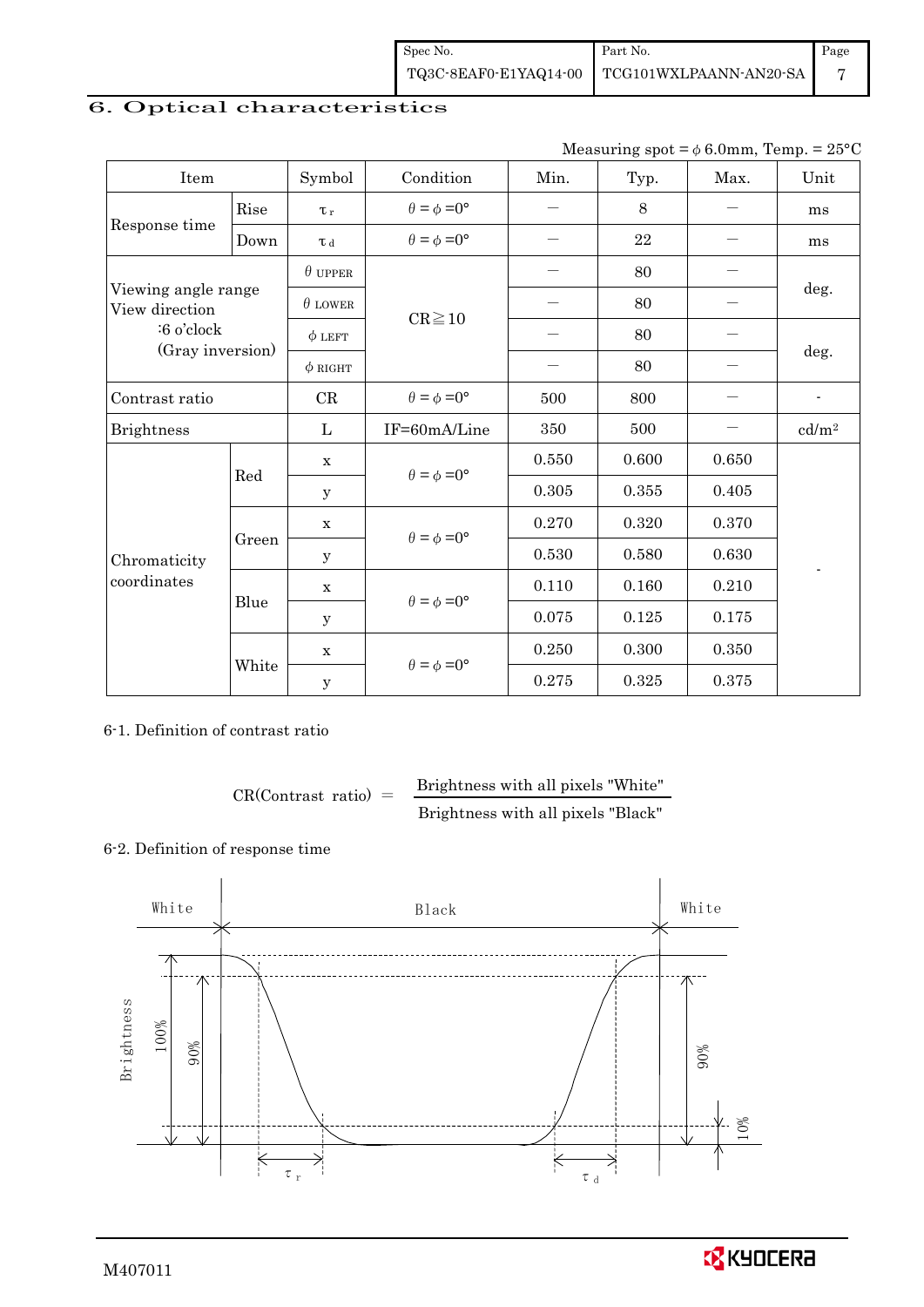6-3. Definition of viewing angle



#### 6-4. Brightness measuring points



- 1) Rating is defined as the white brightness at center of display screen(3).
- 2) 5 minutes after LED is turned on. (Ambient Temp.=25℃)

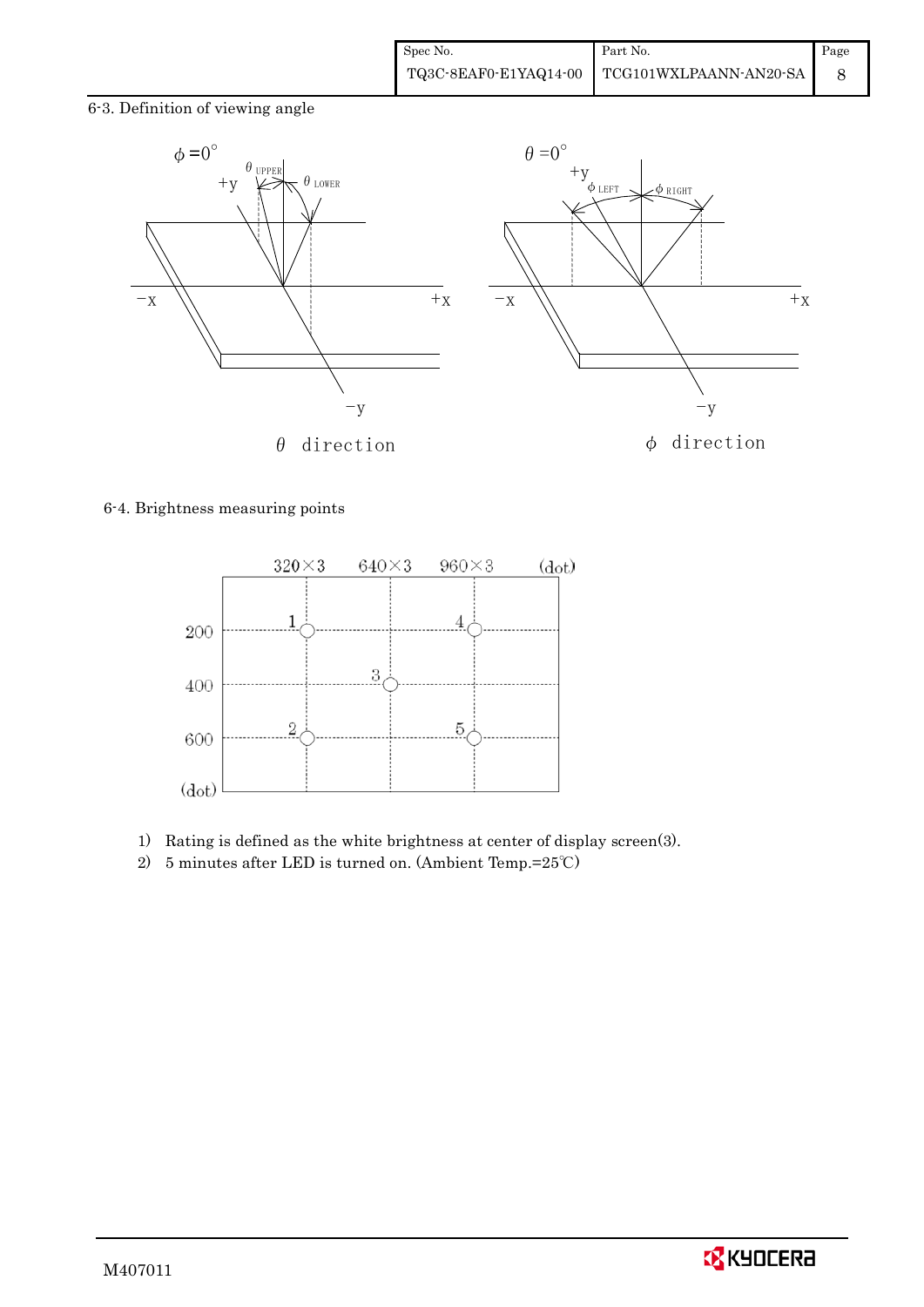## 7. Interface signals

### 7-1. Interface signals

| No.             | Symbol         | Description                                                   | <b>Note</b> |
|-----------------|----------------|---------------------------------------------------------------|-------------|
| 1               | SC             | Scan direction control (GND or Open : Normal, High : Reverse) | 1)          |
| $\sqrt{2}$      | <b>BITSEL</b>  | Bit data select signal(Low: 8bit mode, High: 6bit mode)       |             |
| 3               | $RxIN3+$       | LVDS receiver signal $CH3(+)$                                 | <b>LVDS</b> |
| 4               | RxIN3-         | LVDS receiver signal $CH3()$                                  | <b>LVDS</b> |
| 5               | <b>GND</b>     | <b>GND</b>                                                    |             |
| $6\phantom{1}6$ | CK IN+         | LVDS receiver signal $CK(+)$                                  | <b>LVDS</b> |
| 7               | CK IN-         | LVDS receiver signal $CK(\cdot)$                              | <b>LVDS</b> |
| 8               | <b>GND</b>     | <b>GND</b>                                                    |             |
| 9               | RxIN2+         | LVDS receiver signal $CH2(+)$                                 | <b>LVDS</b> |
| 10              | RxIN2-         | LVDS receiver signal $CH2(\cdot)$                             | <b>LVDS</b> |
| 11              | <b>GND</b>     | <b>GND</b>                                                    |             |
| 12              | $RxIN1+$       | LVDS receiver signal $CH1(+)$                                 | <b>LVDS</b> |
| 13              | $RxIN1$ -      | LVDS receiver signal $CH1(\cdot)$                             | <b>LVDS</b> |
| 14              | <b>GND</b>     | <b>GND</b>                                                    |             |
| 15              | RxIN0+         | LVDS receiver signal $CHO(+)$                                 | <b>LVDS</b> |
| 16              | RxIN0-         | LVDS receiver signal $CHO(·)$                                 | <b>LVDS</b> |
| 17              | <b>GND</b>     | <b>GND</b>                                                    |             |
| 18              | <b>SELLVDS</b> | Mode select signal(LVDS Data mapping)                         |             |
| 19              | $\rm V_{DD}$   | $+3.3V$ power supply                                          |             |
| 20              | $V_{DD}$       | $+3.3V$ power supply                                          |             |

| LCD connector      | $DF19G - 20P - 1H(54)$ (HIROSE) |          |
|--------------------|---------------------------------|----------|
| Matching connector | DF19-20S-1C                     | (HIROSE) |
|                    | DF19G-20S-1C                    | (HIROSE) |

| LVDS receiver             | Embedded in ASIC                              |
|---------------------------|-----------------------------------------------|
| Matching LVDS transmitter | THC63LVDM83R(THine Electronics) or compatible |

1) Scanning

SC : GND or Open SC : High





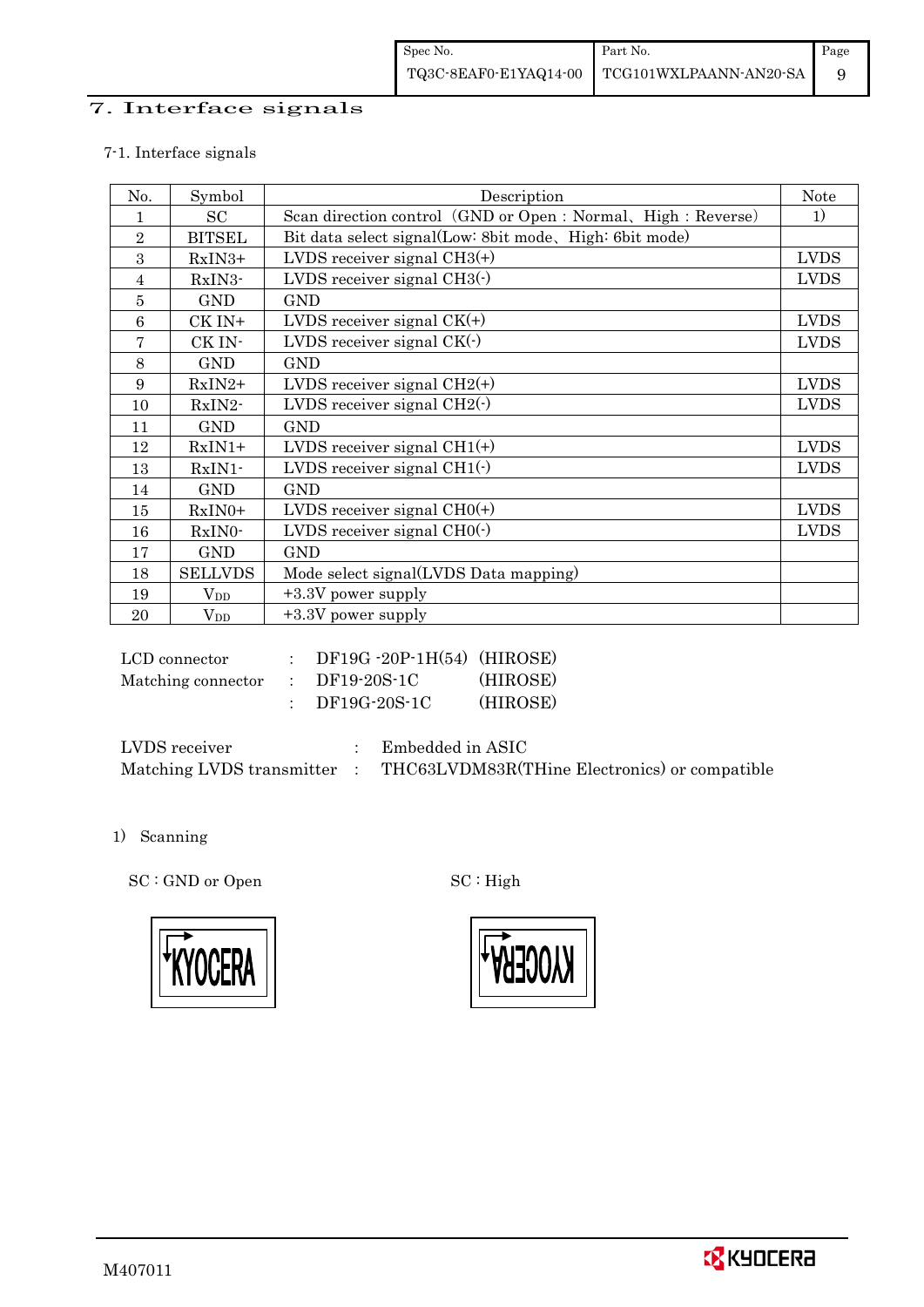| Spec No. | Part No.                                     | Page |
|----------|----------------------------------------------|------|
|          | TQ3C-8EAF0-E1YAQ14-00 TCG101WXLPAANN-AN20-SA |      |

7-2. LED

| No.            | Symbol       | Description                       | Note |
|----------------|--------------|-----------------------------------|------|
|                | <b>GND</b>   | <b>GND</b>                        |      |
| $\overline{2}$ | <b>BLBRT</b> | PWM signal(Brightness adjustment) |      |
| 3              | <b>BLEN</b>  | ON/OFF terminal voltage           |      |
|                | <b>GND</b>   | <b>GND</b>                        |      |
| 5              | $\rm V_{IN}$ | $+12V$ power supply               |      |
| 6              | $\rm V_{IN}$ | $+12V$ power supply               |      |
|                | $\rm V_{IN}$ | $+12V$ power supply               |      |
| 8              | GND          | $\mathop{\rm GND}\nolimits$       |      |

 $\begin{tabular}{ll} LCD connector & : & SMO8B-SHLS-G-TF(LF)(SN) & (JST) \end{tabular}$ Matching connector : SHLP-08V-S-B (JST)

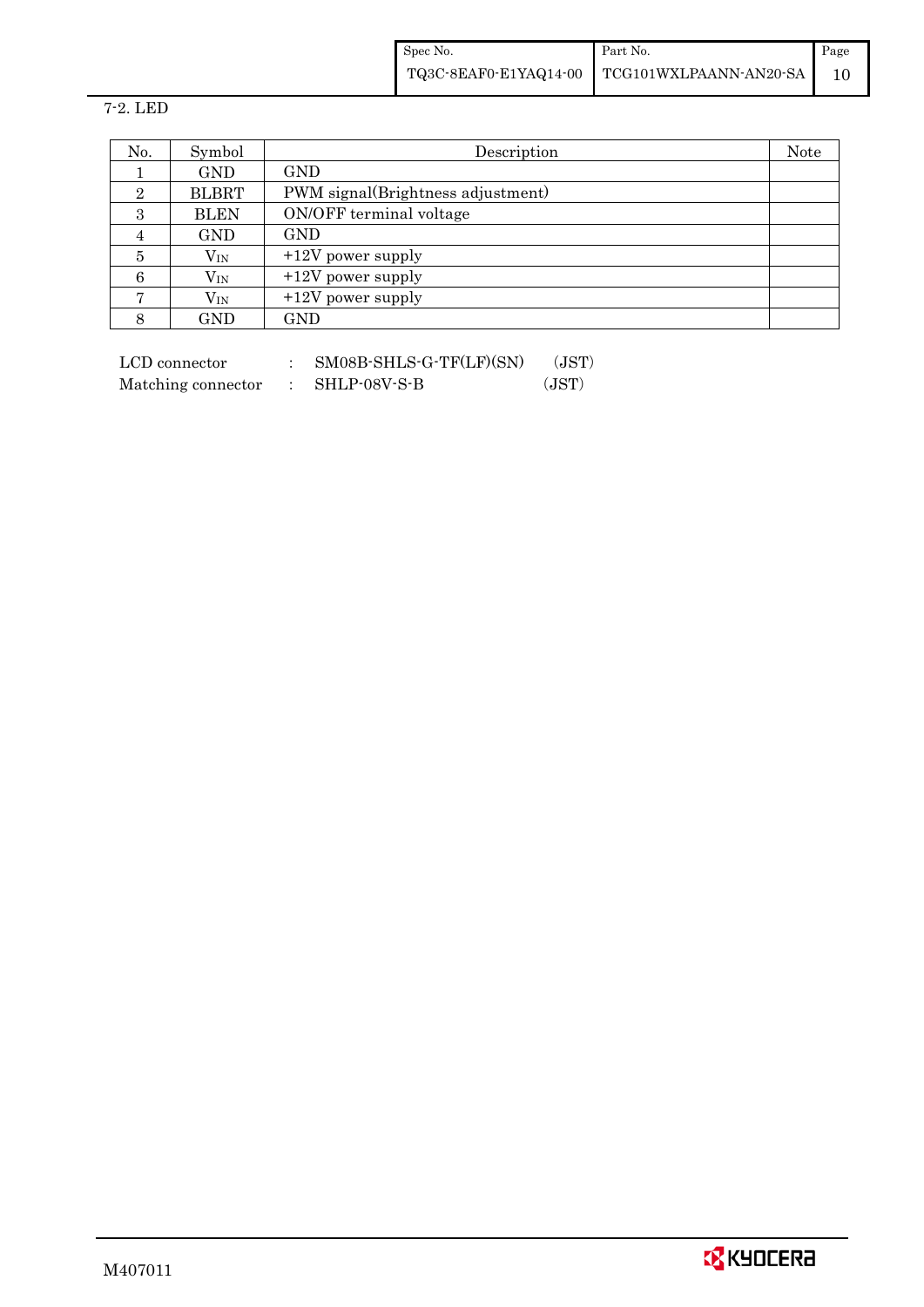| Spec No.              | Part No.                      | Page |
|-----------------------|-------------------------------|------|
| TQ3C-8EAF0-E1YAQ14-00 | <b>TCG101WXLPAANN-AN20-SA</b> |      |

7-3. Data mapping (6bit input / 8bit mode)

|  |  |  |  | 1) Location of BITSEL, SELLVDS (THC63LVDM83R(THine Electronics) or compatible) |  |  |
|--|--|--|--|--------------------------------------------------------------------------------|--|--|
|--|--|--|--|--------------------------------------------------------------------------------|--|--|

| Transmitter      |                 | $2Pin$ BITSEL = "L" or OPEN | $2Pin$ BITSEL = "L" or OPEN |  |  |  |
|------------------|-----------------|-----------------------------|-----------------------------|--|--|--|
| Pin No.          | Data            | 18Pin SELLVDS = "L" or OPEN | $18Pin$ SELLVDS = "H"       |  |  |  |
| 51               | TA <sub>0</sub> |                             | RO(LSB)                     |  |  |  |
| $52\,$           | TA1             |                             | R1                          |  |  |  |
| 54               | TA <sub>2</sub> |                             | R2                          |  |  |  |
| $55\,$           | TA <sub>3</sub> |                             | R3                          |  |  |  |
| 56               | TA4             |                             | R <sub>4</sub>              |  |  |  |
| $\boldsymbol{3}$ | TA <sub>5</sub> |                             | R5(MSB)                     |  |  |  |
| $\overline{4}$   | TA <sub>6</sub> |                             | GO(LSB)                     |  |  |  |
| $6\phantom{a}$   | T <sub>B0</sub> |                             | G <sub>1</sub>              |  |  |  |
| $\overline{7}$   | TB1             |                             | G <sub>2</sub>              |  |  |  |
| 11               | TB <sub>2</sub> |                             | G <sub>3</sub>              |  |  |  |
| 12               | TB <sub>3</sub> |                             | G <sub>4</sub>              |  |  |  |
| 14               | TB4             |                             | G5(MSB)                     |  |  |  |
| 15               | TB5             | $\overline{\phantom{0}}$    | B0(LSB)                     |  |  |  |
| 19               | TB6             |                             | B1                          |  |  |  |
| $20\,$           | TC <sub>0</sub> | —                           | B <sub>2</sub>              |  |  |  |
| 22               | TC1             |                             | B <sub>3</sub>              |  |  |  |
| 23               | TC <sub>2</sub> | $\overline{\phantom{0}}$    | B <sub>4</sub>              |  |  |  |
| 24               | TC <sub>3</sub> |                             | B5(MSB)                     |  |  |  |
| $\bf 27$         | TC4             |                             | (HS)                        |  |  |  |
| 28               | TC5             | $\overline{\phantom{0}}$    | (VS)                        |  |  |  |
| 30               | TC <sub>6</sub> | $\overline{\phantom{0}}$    | DE                          |  |  |  |
| 50               | TD <sub>0</sub> | $\overline{\phantom{0}}$    | <b>GND</b>                  |  |  |  |
| $\overline{2}$   | TD1             |                             | <b>GND</b>                  |  |  |  |
| 8                | TD <sub>2</sub> |                             | <b>GND</b>                  |  |  |  |
| 10               | TD <sub>3</sub> | $\overline{\phantom{0}}$    | <b>GND</b>                  |  |  |  |
| 16               | TD4             | $\overline{\phantom{0}}$    | <b>GND</b>                  |  |  |  |
| 18               | TD <sub>5</sub> | $\overline{\phantom{0}}$    | <b>GND</b>                  |  |  |  |
| 25               | TD <sub>6</sub> |                             | <b>GND</b>                  |  |  |  |

 BITSEL=L(GND) or OPEN SELLVDS=H(3.3V)



HS:HSYNC

 $\mathbf{VS}:\mathbf{V}_{\text{SYNC}}$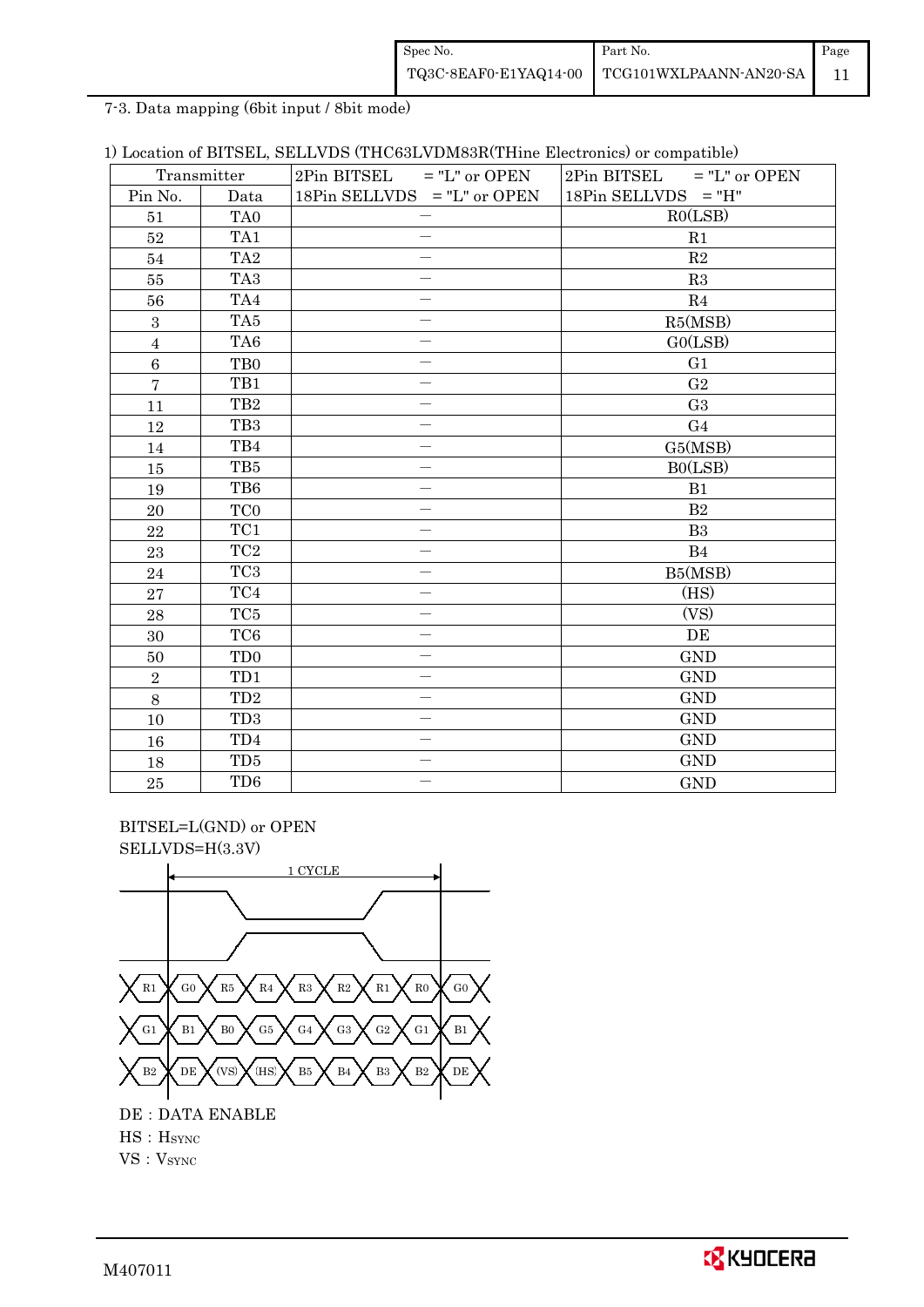2) Block Diagram

## BITSEL=L(GND) or OPEN SELLVDS=H(3.3V)



When using "6-bit Transmitter", please connect the unused channel of the control IC receiver as described in the diagram below.



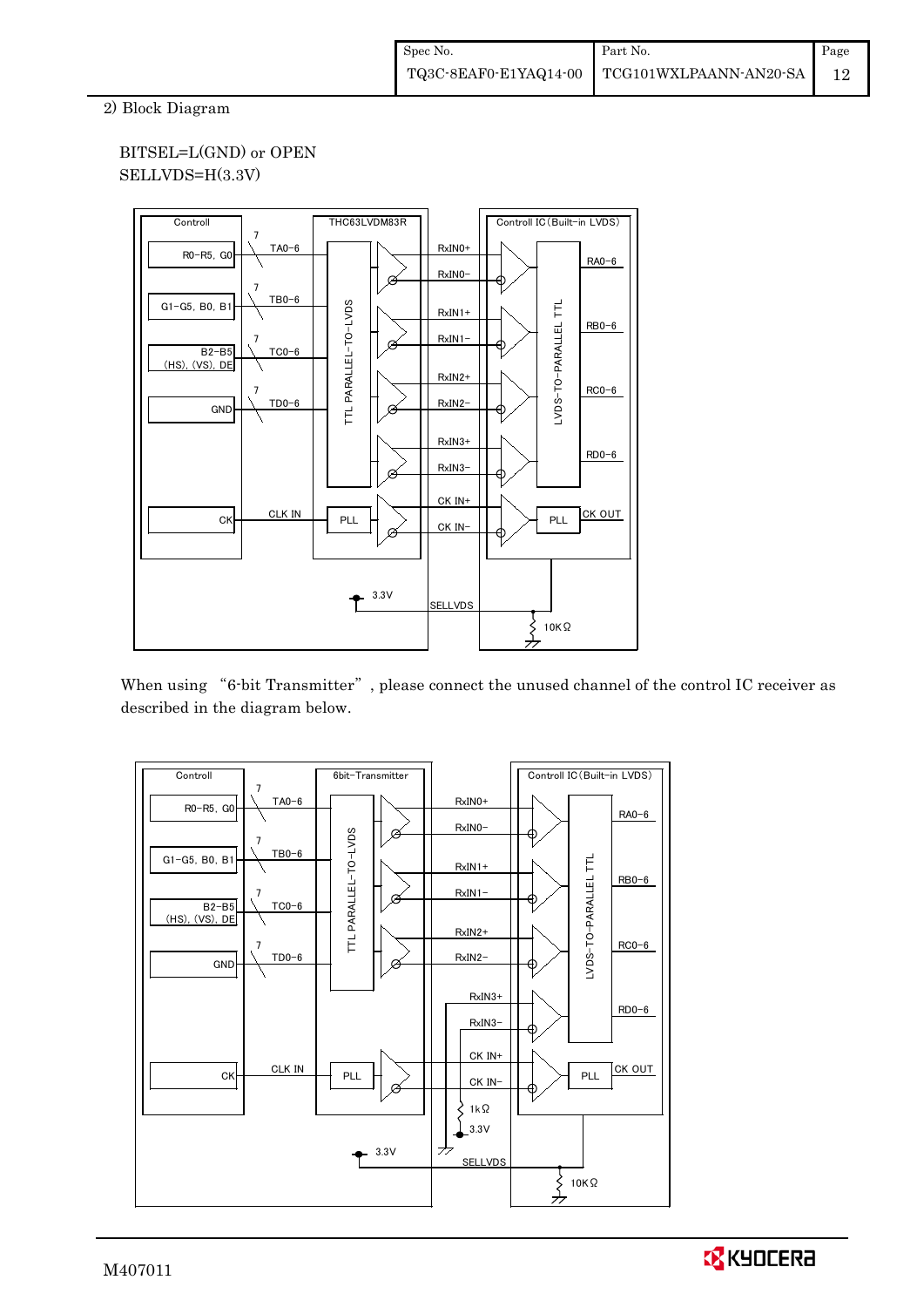| Spec No.              | Part No.                      | Page |
|-----------------------|-------------------------------|------|
| TQ3C-8EAF0-E1YAQ14-00 | <b>TCG101WXLPAANN-AN20-SA</b> |      |

7-4. Data mapping (8bit input / 8bit mode)

|  |  |  |  |  |  |  | 1) Location of BITSEL, SELLVDS (THC63LVDM83R(THine Electronics) or compatible) |
|--|--|--|--|--|--|--|--------------------------------------------------------------------------------|
|--|--|--|--|--|--|--|--------------------------------------------------------------------------------|

| Transmitter      |                 | $2\text{Pin BITSEL}$ = "L" or OPEN | $2Pin$ BITSEL = "L" or OPEN |  |  |
|------------------|-----------------|------------------------------------|-----------------------------|--|--|
| Pin No.          | Data            | 18Pin SELLVDS $=$ "L" or OPEN      | $18Pin$ SELLVDS = "H"       |  |  |
| 51               | TA <sub>0</sub> | RO(LSB)                            | R <sub>2</sub>              |  |  |
| 52               | TA1             | R1                                 | R3                          |  |  |
| 54               | TA <sub>2</sub> | R2                                 | R <sub>4</sub>              |  |  |
| $55\,$           | TA <sub>3</sub> | R3                                 | R5                          |  |  |
| 56               | TA4             | R <sub>4</sub>                     | R6                          |  |  |
| $\boldsymbol{3}$ | TA5             | R5                                 | R7(MSB)                     |  |  |
| $\overline{4}$   | TA6             | GO(LSB)                            | G <sub>2</sub>              |  |  |
| $\,6\,$          | T <sub>B0</sub> | G <sub>1</sub>                     | G <sub>3</sub>              |  |  |
| $\overline{7}$   | TB1             | G <sub>2</sub>                     | G <sub>4</sub>              |  |  |
| 11               | TB <sub>2</sub> | G <sub>3</sub>                     | G <sub>5</sub>              |  |  |
| 12               | TB <sub>3</sub> | G <sub>4</sub>                     | G <sub>6</sub>              |  |  |
| 14               | TB4             | G5                                 | G7(MSB)                     |  |  |
| 15               | TB5             | BO(LSB)                            | B <sub>2</sub>              |  |  |
| 19               | TB6             | B1                                 | B <sub>3</sub>              |  |  |
| 20               | TC <sub>0</sub> | B <sub>2</sub>                     | B <sub>4</sub>              |  |  |
| 22               | TC1             | B <sub>3</sub>                     | B <sub>5</sub>              |  |  |
| 23               | TC <sub>2</sub> | B <sub>4</sub>                     | B <sub>6</sub>              |  |  |
| 24               | TC <sub>3</sub> | B5                                 | B7(MSB)                     |  |  |
| 27               | TC4             | (HS)                               | (HS)                        |  |  |
| 28               | TC <sub>5</sub> | (VS)                               | (VS)                        |  |  |
| 30               | TC <sub>6</sub> | DE                                 | DE                          |  |  |
| 50               | TD <sub>0</sub> | R6                                 | RO(LSB)                     |  |  |
| $\sqrt{2}$       | TD1             | R7(MSB)                            | R <sub>1</sub>              |  |  |
| 8                | TD <sub>2</sub> | G <sub>6</sub>                     | GO(LSB)                     |  |  |
| 10               | TD <sub>3</sub> | G7(MSB)                            | G <sub>1</sub>              |  |  |
| 16               | TD <sub>4</sub> | B6                                 | BO(LSB)                     |  |  |
| 18               | TD <sub>5</sub> | B7(MSB)                            | B1                          |  |  |
| 25               | TD <sub>6</sub> | (NA)                               | (NA)                        |  |  |

BITSEL=L(GND) or OPEN SELLVDS=L(GND) or OPEN

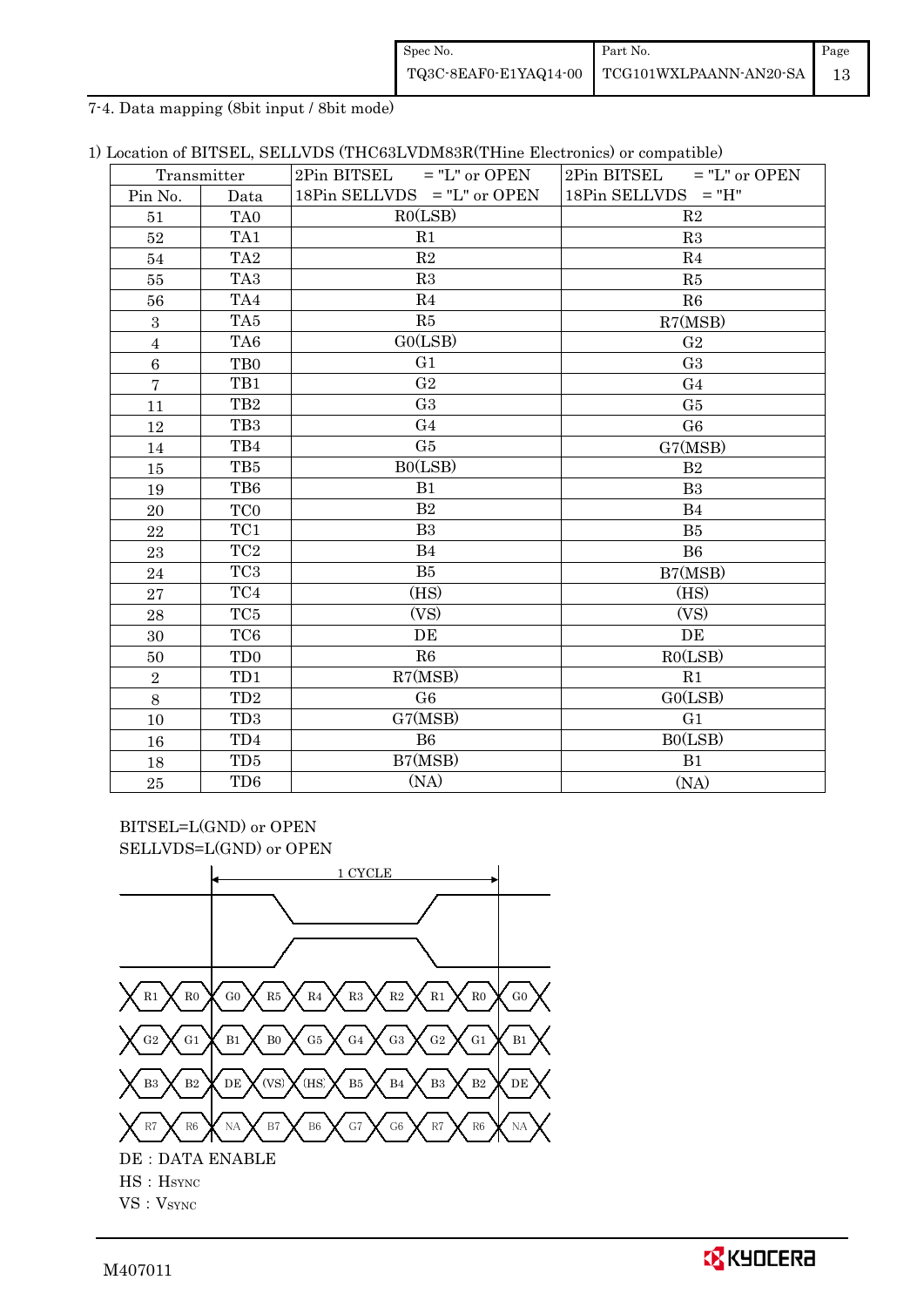# BITSEL=L(GND) or OPEN



### 2) Block Diagram

## BITSEL=L(GND) or OPEN SELLVDS=L(GND) or OPEN



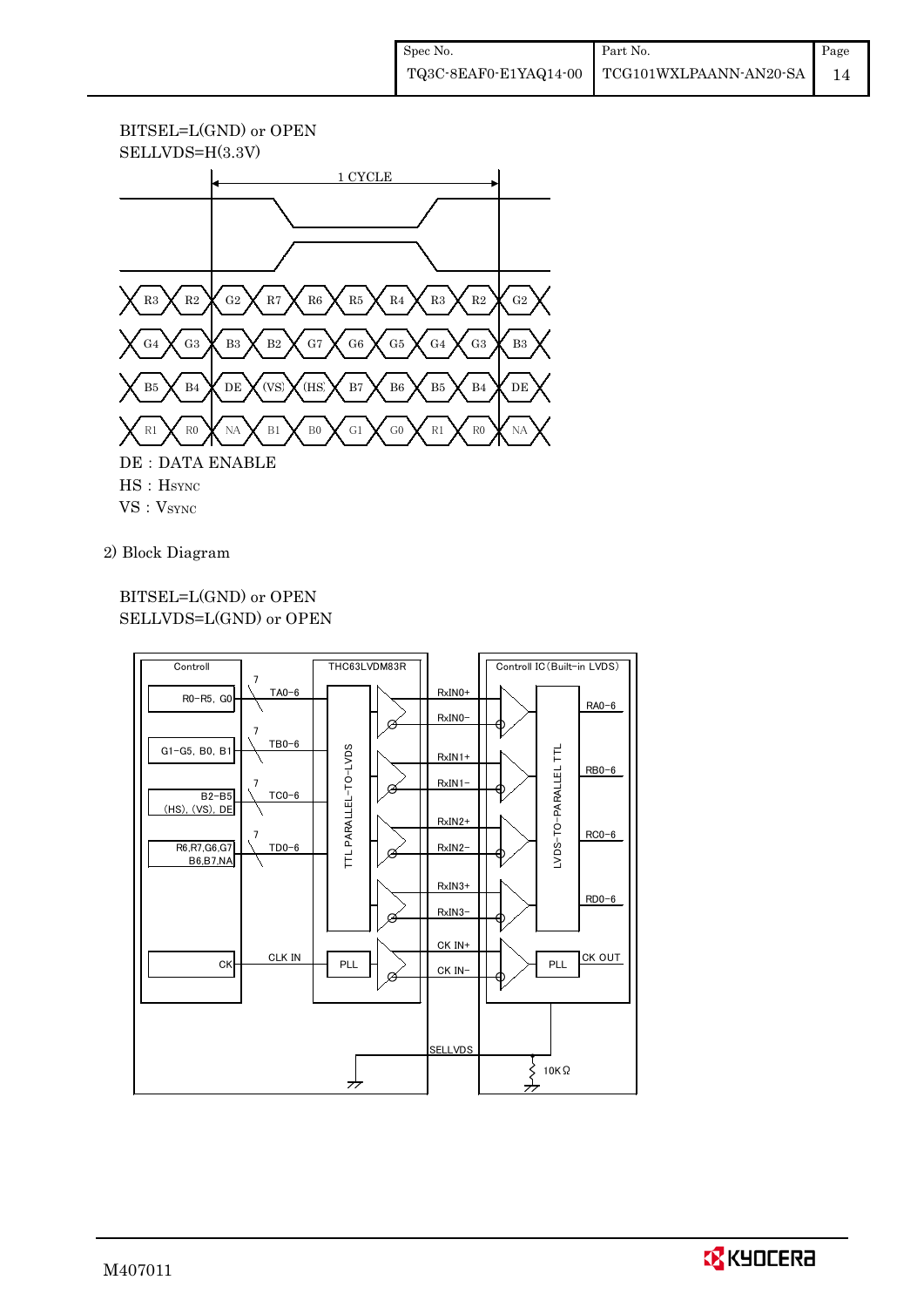BITSEL=L(GND) or OPEN SELLVDS=H(3.3V)

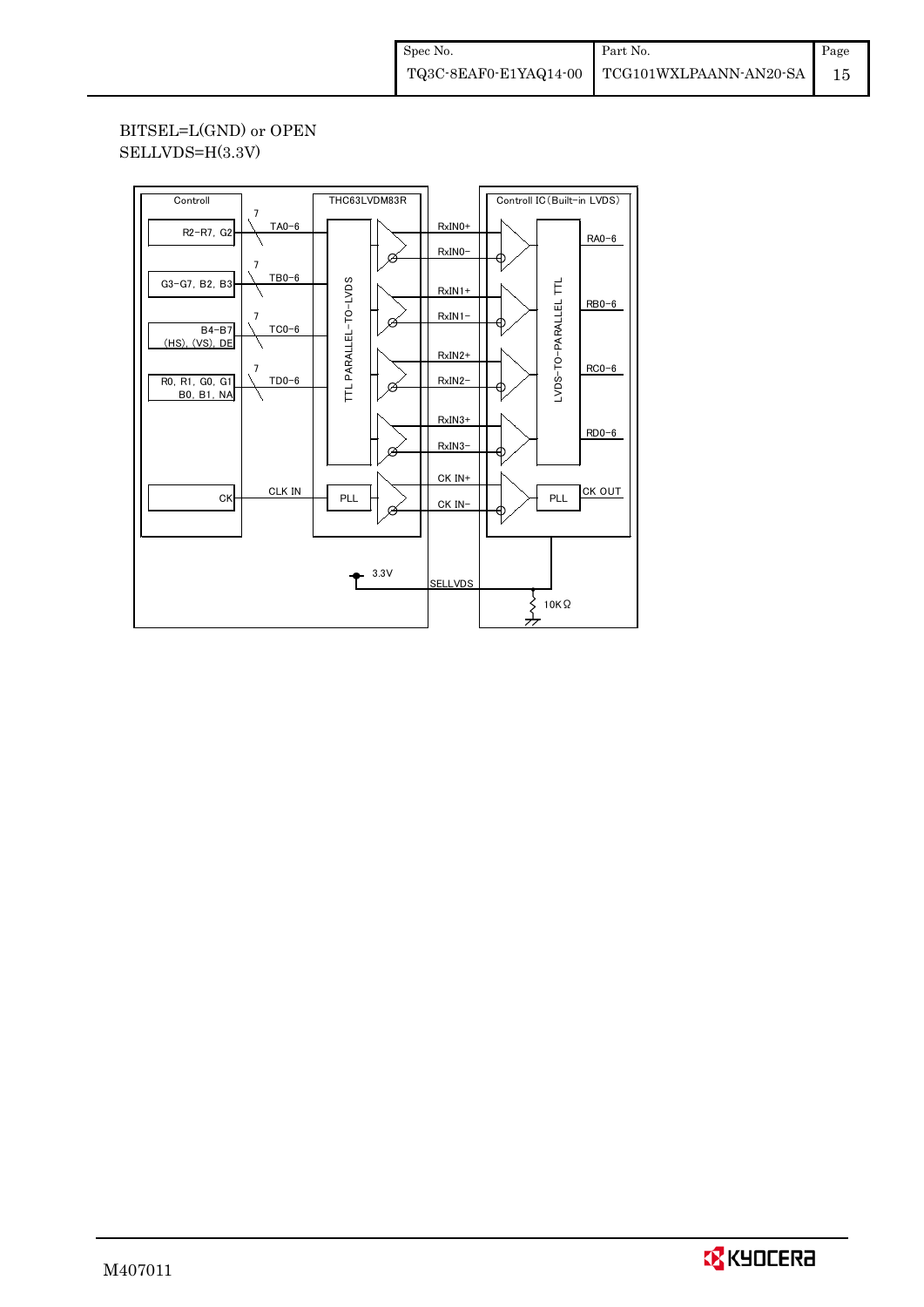| Spec No.              | Part No.               | Page |
|-----------------------|------------------------|------|
| TQ3C-8EAF0-E1YAQ14-00 | TCG101WXLPAANN-AN20-SA |      |

7-5. Data mapping (6bit input / 6bit mode)

|  |  |  |  |  |  |  |  | 1) Location of BITSEL, SELLVDS (THC63LVDM63R(THine Electronics) or compatible) |
|--|--|--|--|--|--|--|--|--------------------------------------------------------------------------------|
|--|--|--|--|--|--|--|--|--------------------------------------------------------------------------------|

| Transmitter    |                 | $2Pin$ BITSEL = "H"           | 2Pin BITSEL<br>$=$ "H" |
|----------------|-----------------|-------------------------------|------------------------|
| Pin No.        | Data            | 18Pin SELLVDS $=$ "L" or OPEN | $18Pin$ SELLVDS = "H"  |
| 44             | TA0             | RO(LSB)                       |                        |
| 45             | TA1             | R1                            |                        |
| 47             | TA <sub>2</sub> | R2                            |                        |
| 48             | TA <sub>3</sub> | R3                            |                        |
| 1              | TA4             | R4                            |                        |
| 3              | TA <sub>5</sub> | R5(MSB)                       |                        |
| $\overline{4}$ | TA <sub>6</sub> | GO(LSB)                       |                        |
| $\,6$          | T <sub>B0</sub> | G1                            |                        |
| $\overline{7}$ | TB1             | G <sub>2</sub>                |                        |
| 9              | TB <sub>2</sub> | G <sub>3</sub>                |                        |
| 10             | TB <sub>3</sub> | G <sub>4</sub>                |                        |
| 12             | TB4             | G5(MSB)                       |                        |
| 13             | TB5             | B0(LSB)                       |                        |
| 15             | TB6             | B1                            |                        |
| 16             | TC <sub>0</sub> | B <sub>2</sub>                |                        |
| 18             | TC1             | B <sub>3</sub>                |                        |
| 19             | $\rm TC2$       | <b>B</b> 4                    |                        |
| 20             | TC <sub>3</sub> | B5(MSB)                       |                        |
| 22             | TC4             | (HS)                          |                        |
| 23             | TC <sub>5</sub> | (VS)                          |                        |
| $\bf 25$       | TC <sub>6</sub> | DE                            |                        |

## BITSEL=H(3.3V) SELLVDS=L(GND) or OPEN



# DE : DATA ENABLE HS: H<sub>SYNC</sub> VS: V<sub>SYNC</sub>

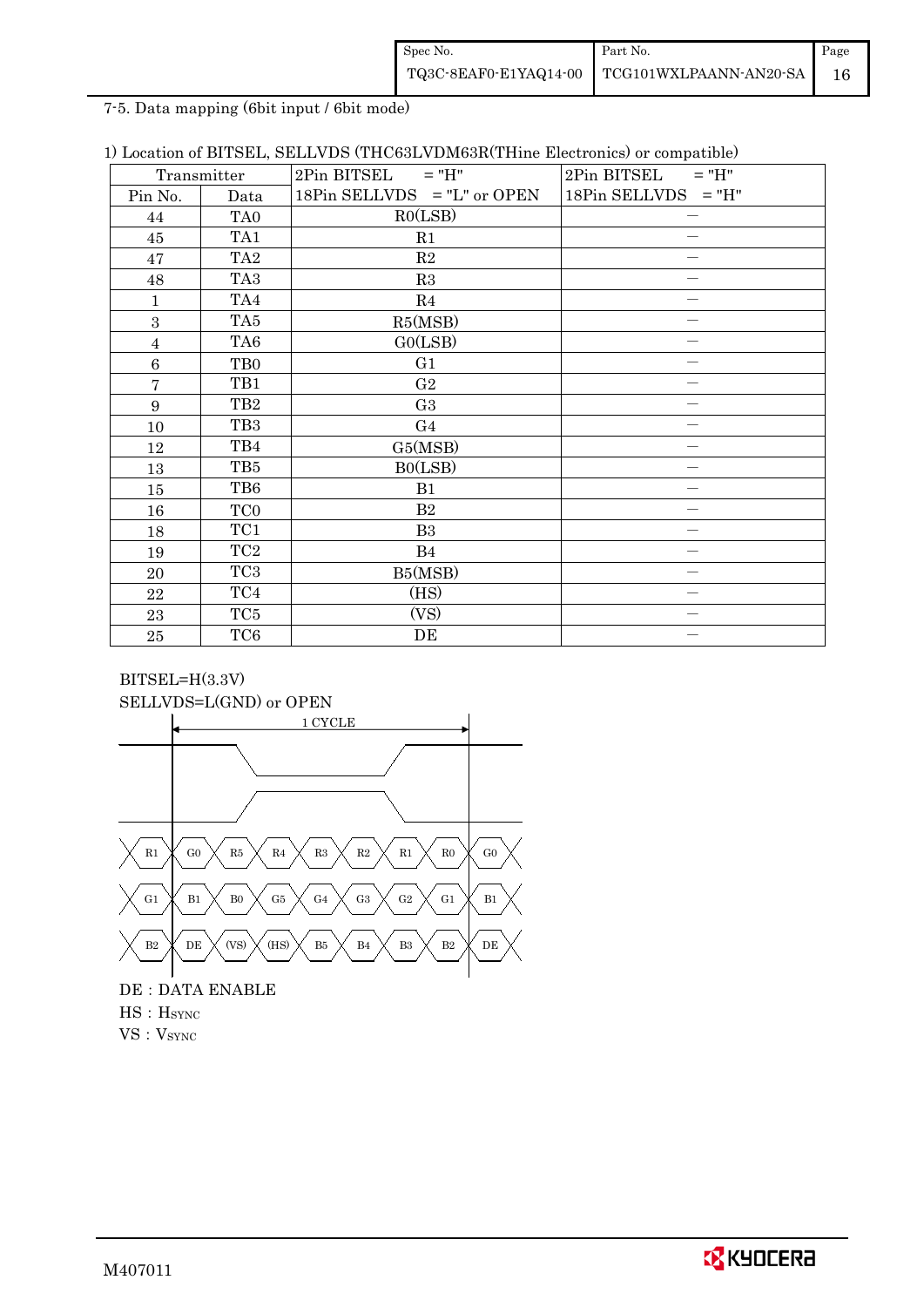2) Block Diagram

## BITSEL=H(3.3V) SELLVDS=L(GND) or OPEN



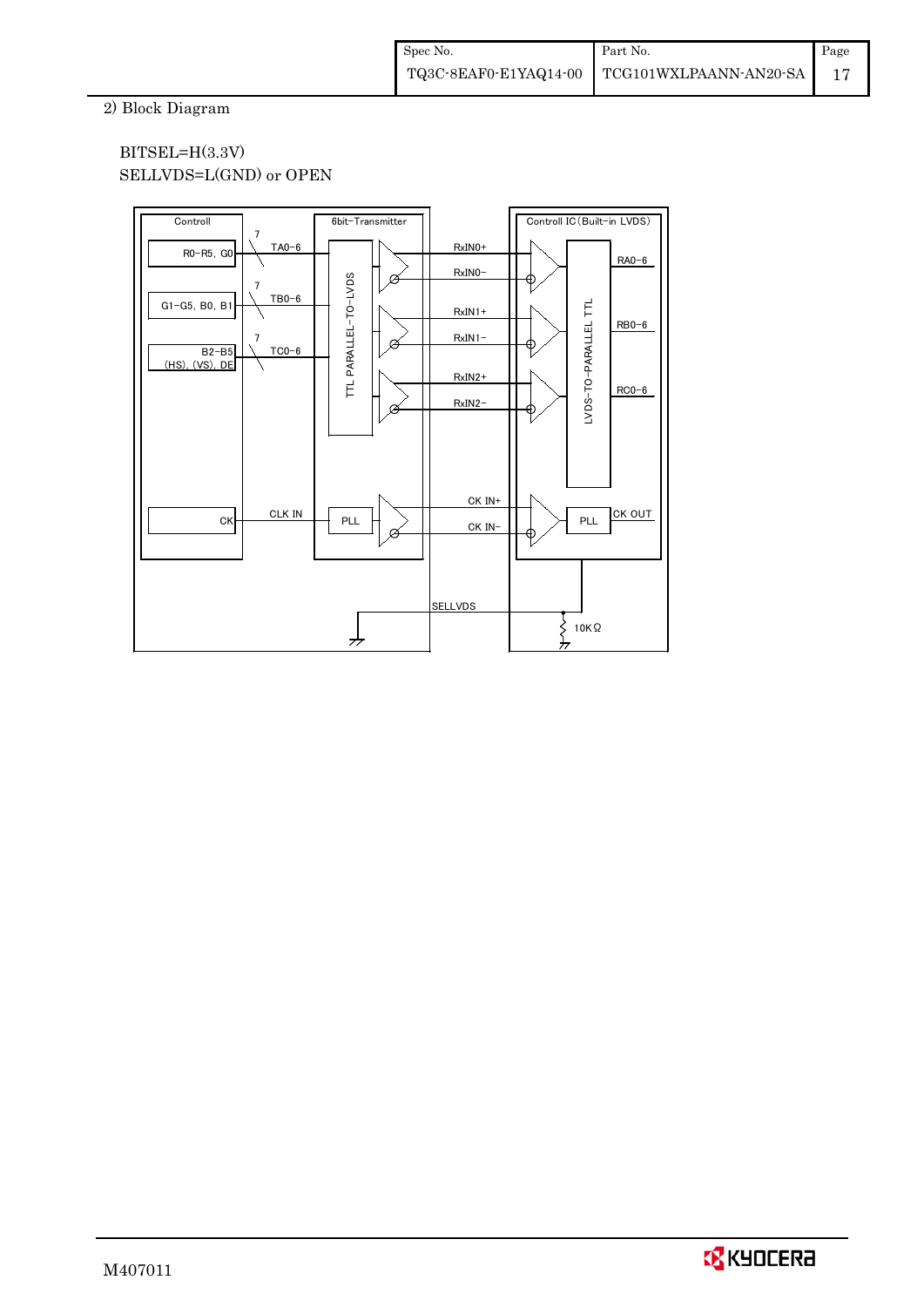#### 8. Input timing characteristics

#### 8-1. Timing characteristics

|                       | Symbol                    | Min. | Typ.  | Max.  | Unit | Note           |    |
|-----------------------|---------------------------|------|-------|-------|------|----------------|----|
| Clock (CK)            | Frequency                 |      | 60    | 71.1  | 80   | MHz            |    |
|                       | Horizontal Period         | Th   | 1300  | 1440  | 1800 | Dot            |    |
|                       |                           |      | 16.25 | 20.25 |      | $\mu$ S        | 1) |
| Enable signal<br>(DE) | Horizontal display period | Thd  |       | 1280  |      |                |    |
|                       | Vertical Period           | Tv   | 803   | 823   | 1024 | Line           |    |
|                       | Vertical display period   | Tvd  |       | 800   |      |                |    |
| Refresh rate          | $f_V$                     | 50   | 60    | 70    |      | $\mathfrak{D}$ |    |

1) If the display is used under the condition which is out of specifications such as higher clock frequency than specified value, there is a possibility phenomenon such as display error including white display, malfunction and no image may occur.

Please use the display under the conditions written in the specification.

2) Please set a clock frequency, a vertical dormant period, and the horizontal dormant period so that the Horizontal Period should not reach less than Min. value.

3) If the refresh rate reach less than Min. value, the deterioration of the display quality, flicker etc., may occur.(fv=1/Tv)

#### **Vertical Timing Diagram**



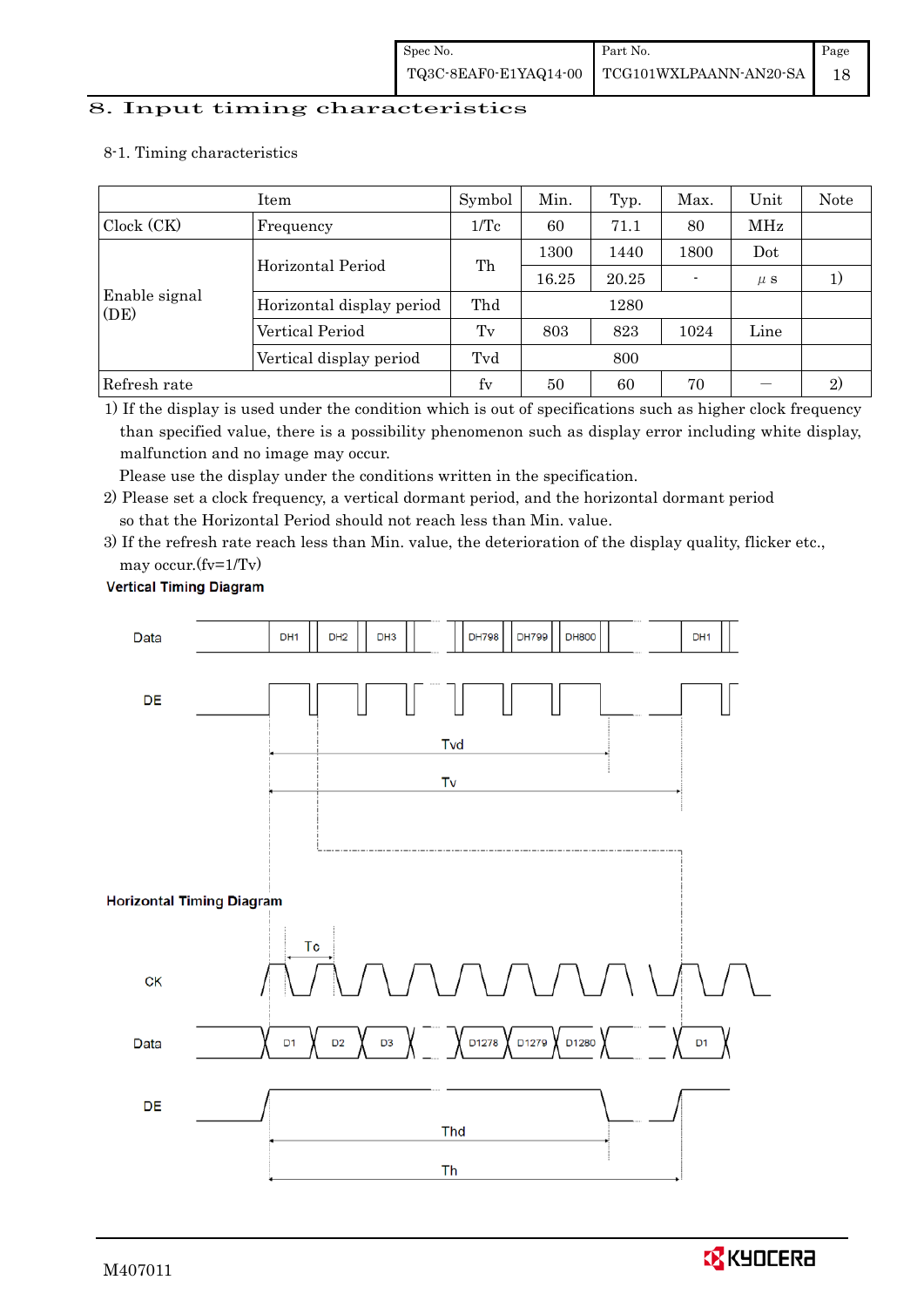| Spec No. | Part No.                                     | Page |
|----------|----------------------------------------------|------|
|          | TQ3C-8EAF0-E1YAQ14-00 TCG101WXLPAANN-AN20-SA |      |

8-2. Input Data Signals and Display position on the screen

| D1, DH1<br>D1, DH2 | D2, DH1<br>D <sub>2</sub> , DH <sub>2</sub>                                                                  | D3, DH1<br>D3, DH2 |                             | D1280, DH1 |
|--------------------|--------------------------------------------------------------------------------------------------------------|--------------------|-----------------------------|------------|
|                    |                                                                                                              |                    | $\mathbf R$<br>B<br>$\bf G$ |            |
|                    | D <sub>1</sub> , DH <sub>800</sub>   D <sub>2</sub> , DH <sub>800</sub>   D <sub>3</sub> , DH <sub>800</sub> |                    |                             |            |

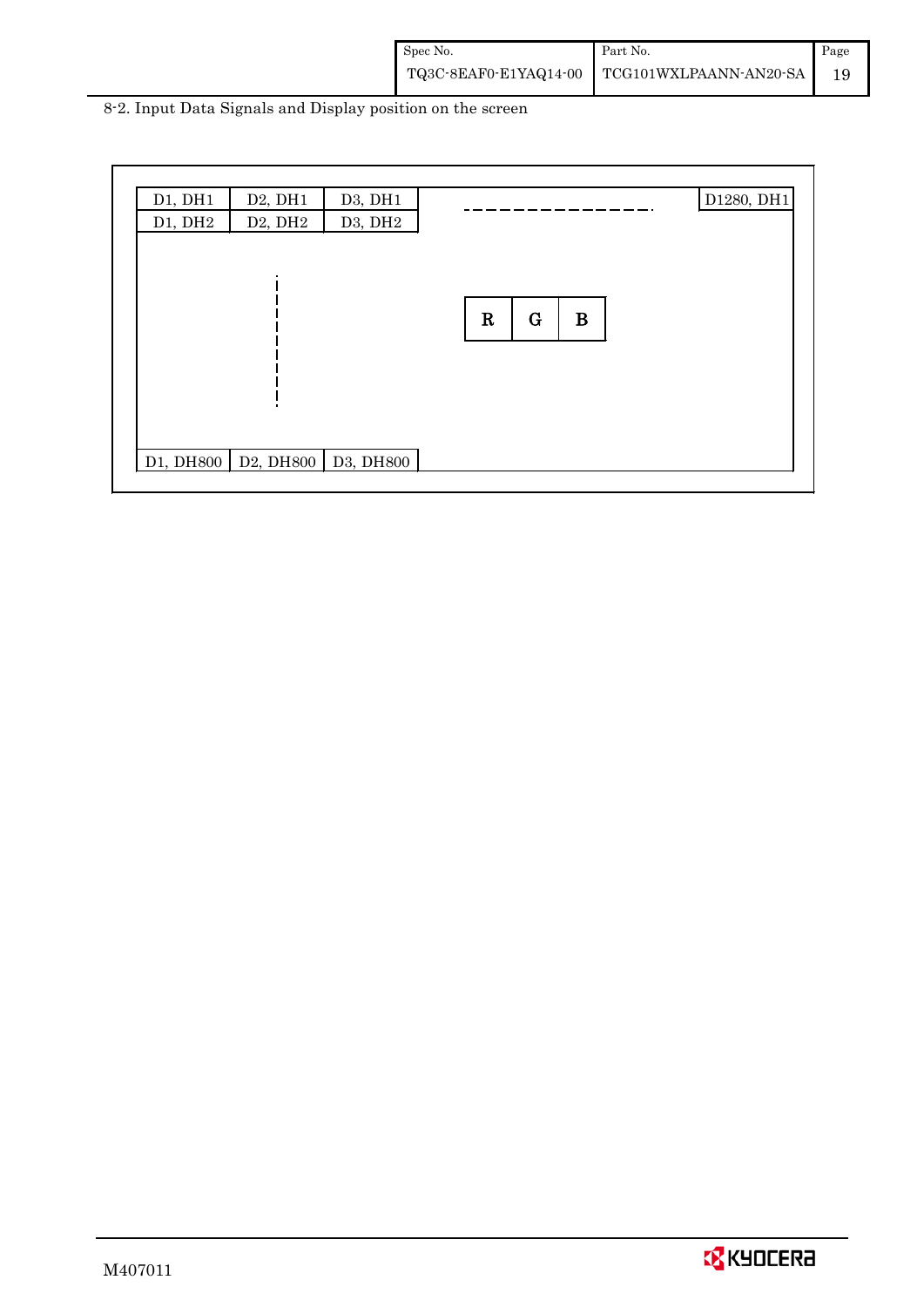## 9. Lot number identification

The lot number shall be indicated on the back of the backlight case of each LCD.

TCG101WXLPAANN-AN20-SA - □□ - □□ - □ MADE IN □□□□□ ↓ ↓ ↓ ↓ ↓  $1 2 3 4 5$ 

- No1. No5. above indicate
	- 1. Year code
		- 2. Month code
		- 3. Date
		- 4. Version Number
		- 5. Country of origin (Japan or China)

| Year | 2018 | 2019 | 2020 | 2021 | 2022 | 2023 |
|------|------|------|------|------|------|------|
| Code |      | ັ    |      |      |      |      |

| Month | Jan. | Feb. | Mar. | Apr. | May | Jun. |
|-------|------|------|------|------|-----|------|
| Code  |      |      |      |      |     |      |

| Month      | Jul. | Aug. | Sep. | $\rm Oct.$ | Nov. | $\operatorname{Dec.}$ |
|------------|------|------|------|------------|------|-----------------------|
| $\rm Code$ |      |      |      | 77         |      |                       |

#### 10. Warranty

10-1. Incoming inspection

Please inspect the LCD within one month after your receipt.

#### 10-2. Production warranty

 Kyocera warrants its LCD's for a period of 12 months from the ship date. Kyocera shall, by mutual agreement, replace or re-work defective LCD's that are shown to be Kyocera's responsibility.

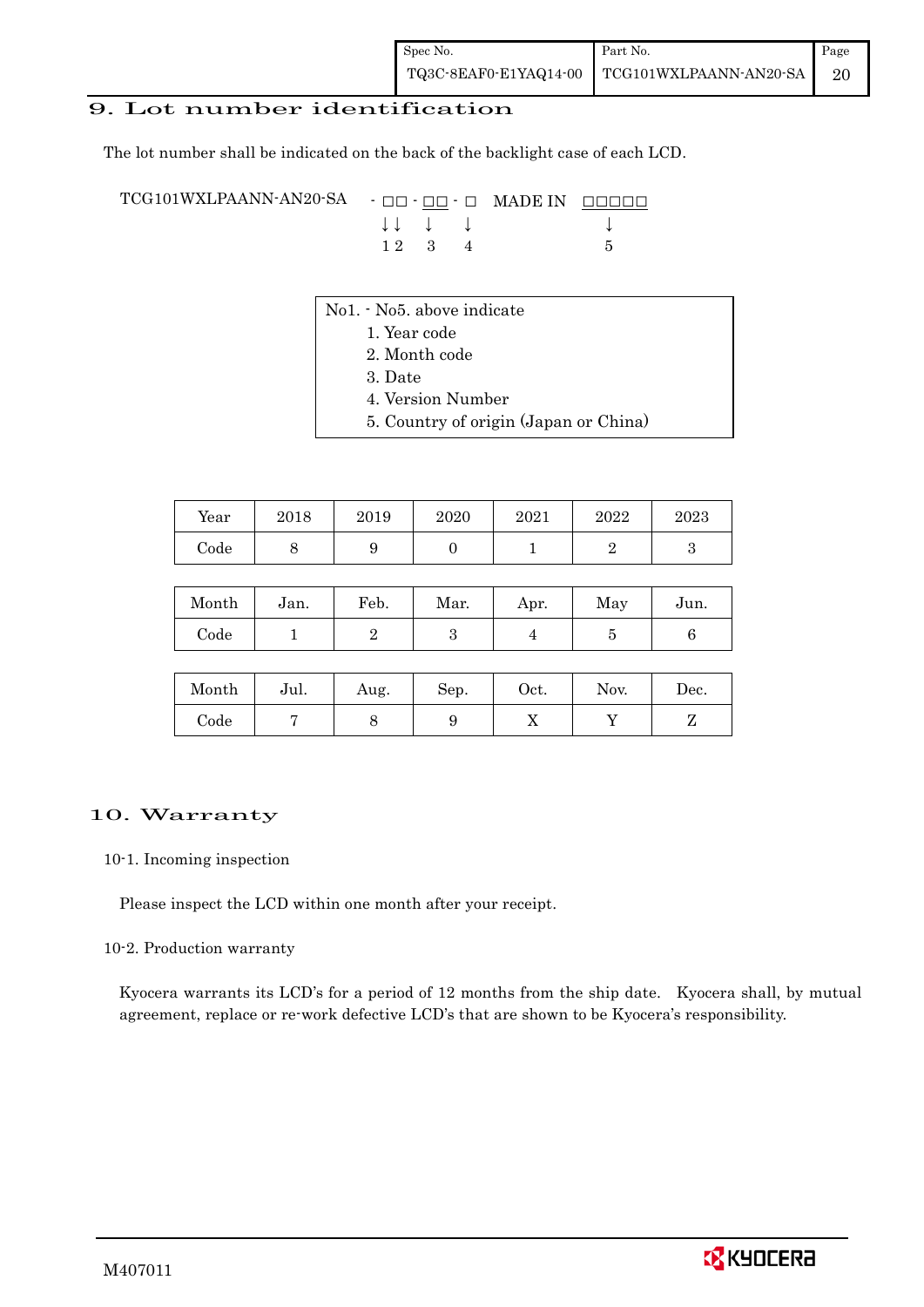### 11. Precautions for use

- 11-1. Installation of the LCD
- 1) Please ground in order to stabilize brightness and display quality.
- 2) A transparent protection plate shall be added to protect the LCD and its polarizer.
- 3) The LCD shall be installed so that there is no pressure on the LSI chips.
- 4) The LCD shall be installed flat, without twisting or bending.
- 5) A transparent protection sheet is attached to the polarizer. Please remove the protection film slowly before use, paying attention to static electricity.

#### 11-2. Static electricity

- 1) Since CMOS ICs are mounted directly onto the LCD glass, protection from static electricity is required.
- 2) Workers should use body grounding. Operator should wear ground straps.

#### 11-3. LCD operation

1) The LCD shall be operated within the limits specified. Operation at values outside of these limits may shorten life, and/or harm display images.

### 11-4. Storage

- 1) The LCD shall be stored within the temperature and humidity limits specified. Store in a dark area, and protect the LCD from direct sunlight or fluorescent light.
- 2) Always store the LCD so that it is free from external pressure onto it.

### 11-5. Usage

- 1) DO NOT store in a high humidity environment for extended periods. Polarizer degradation bubbles, and/or peeling off of the polarizer may result.
- 2) The front polarizer is easily scratched or damaged. Prevent touching it with any hard material, and from being pushed or rubbed.
- 3) The LCD screen may be cleaned by wiping the screen surface with a soft cloth or cotton pad using a little Ethanol.
- 4) Water may cause damage or discoloration of the polarizer. Clean condensation or moisture from any source immediately.
- 5) Always keep the LCD free from condensation during testing. Condensation may permanently spot or stain the polarizer.
- 6) Do not disassemble LCD because it will result in damage.
- 7) This Kyocera LCD has been specifically designed for use in general electronic devices, but not for use in a special environment such as usage in an active gas. Hence, when the LCD is supposed to be used in a special environment, evaluate the LCD thoroughly beforehand and do not expose the LCD to chemicals such as an active gas.
- 8) Please do not use solid-base image pattern for long hours because a temporary afterimage may appear. We recommend using screen saver etc. in cases where a solid-base image pattern must be used.
- 9) Liquid crystal may leak when the LCD is broken. Be careful not to let the fluid go into your eyes and mouth. In the case the fluid touches your body; rinse it off right away with water and soap.

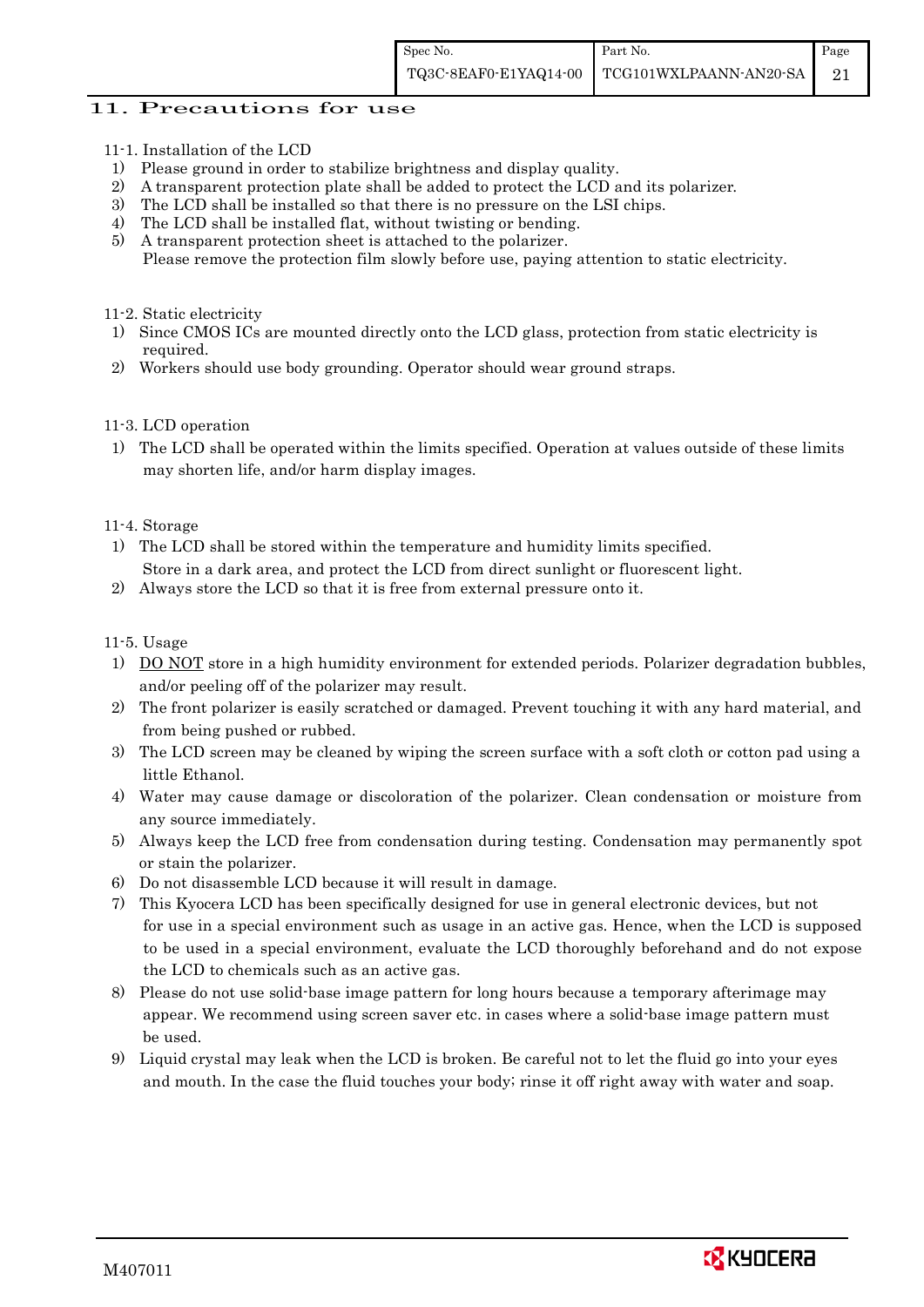## 12. Reliability test data

| Test item                            | Test condition                                                                                        | Test time        |                                                            | Judgement                                                                  |
|--------------------------------------|-------------------------------------------------------------------------------------------------------|------------------|------------------------------------------------------------|----------------------------------------------------------------------------|
| High temp.<br>atmosphere             | $80^{\circ}$ C                                                                                        | 240h             | Display function<br>Display quality<br>Current consumption | $\therefore$ No defect<br>$\therefore$ No defect<br>$\therefore$ No defect |
| Low temp.<br>atmosphere              | $-30$ °C                                                                                              | 240h             | Display function<br>Display quality<br>Current consumption | $\therefore$ No defect<br>$\therefore$ No defect<br>$\therefore$ No defect |
| High temp.<br>humidity<br>atmosphere | $40^{\circ}$ C 90% RH                                                                                 | 240h             | Display function<br>Display quality<br>Current consumption | : No defect<br>$\therefore$ No defect<br>$\therefore$ No defect            |
| Temp. cycle                          | $-30^{\circ}$ C<br>0.5 <sub>h</sub><br>R.T.<br>0.5 <sub>h</sub><br>$80^{\circ}$ C<br>0.5 <sub>h</sub> | 10cycles         | Display function<br>Display quality<br>Current consumption | $\therefore$ No defect<br>$\therefore$ No defect<br>$\therefore$ No defect |
| High temp.<br>operation              | $70^{\circ}$ C                                                                                        | 500 <sub>h</sub> | Display function<br>Display quality<br>Current consumption | $\therefore$ No defect<br>$\therefore$ No defect<br>$\therefore$ No defect |

1) Each test item uses a test LCD only once. The tested LCD is not used in any other tests.

2) The LCD is tested in circumstances in which there is no condensation.

3) The reliability test is not an out-going inspection.

4) The result of the reliability test is for your reference purpose only. The reliability test is conducted only to examine the LCD's capability.

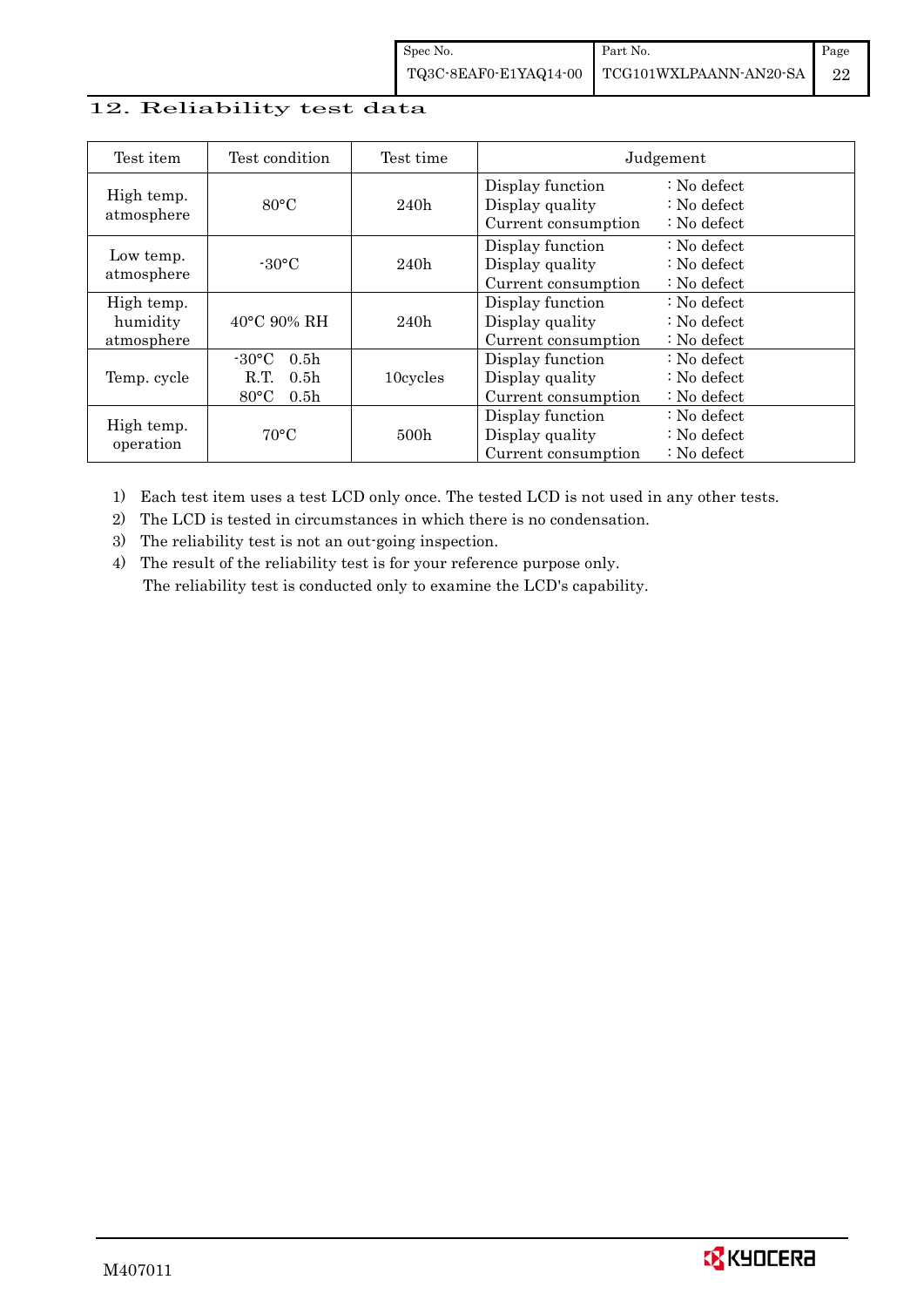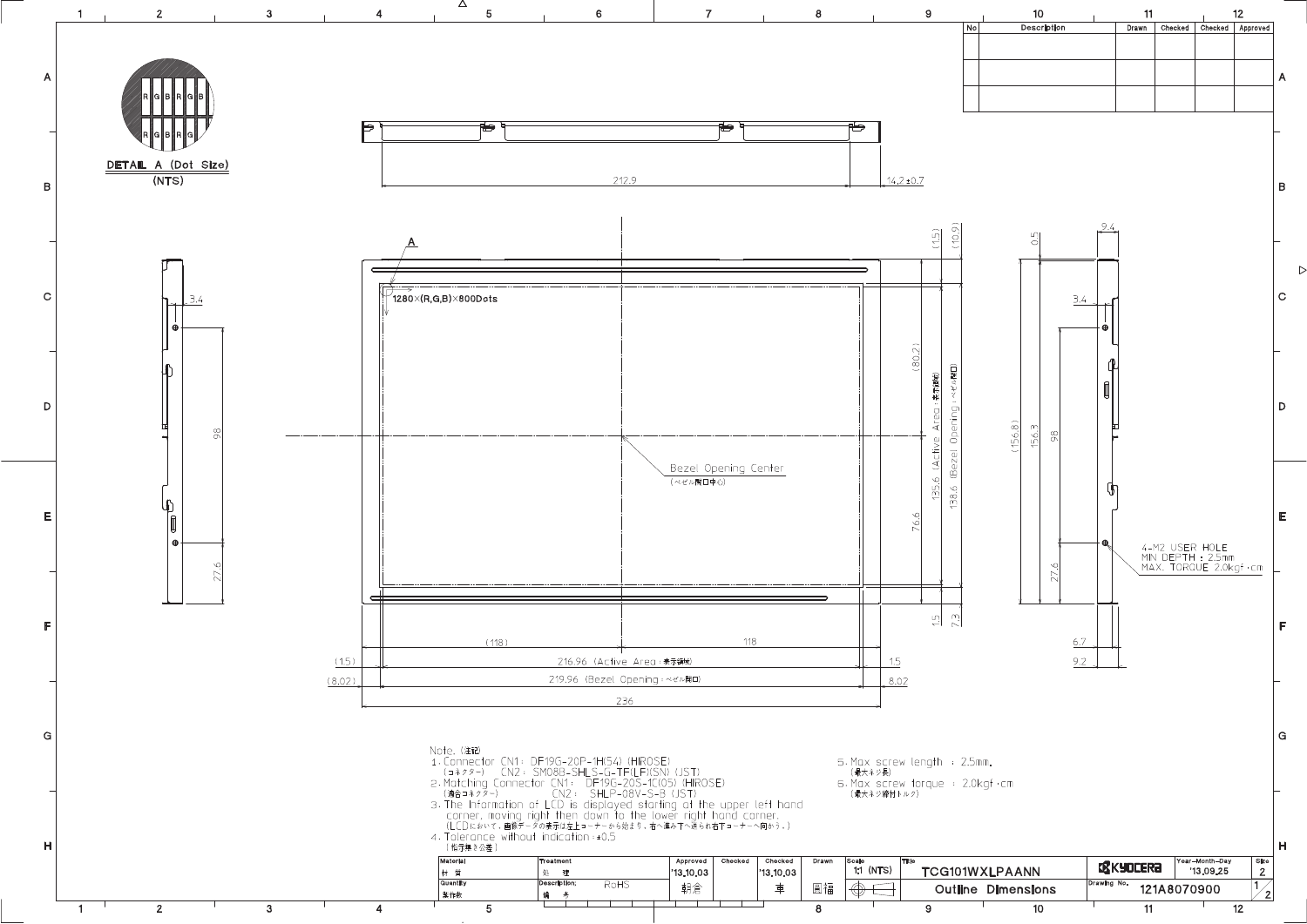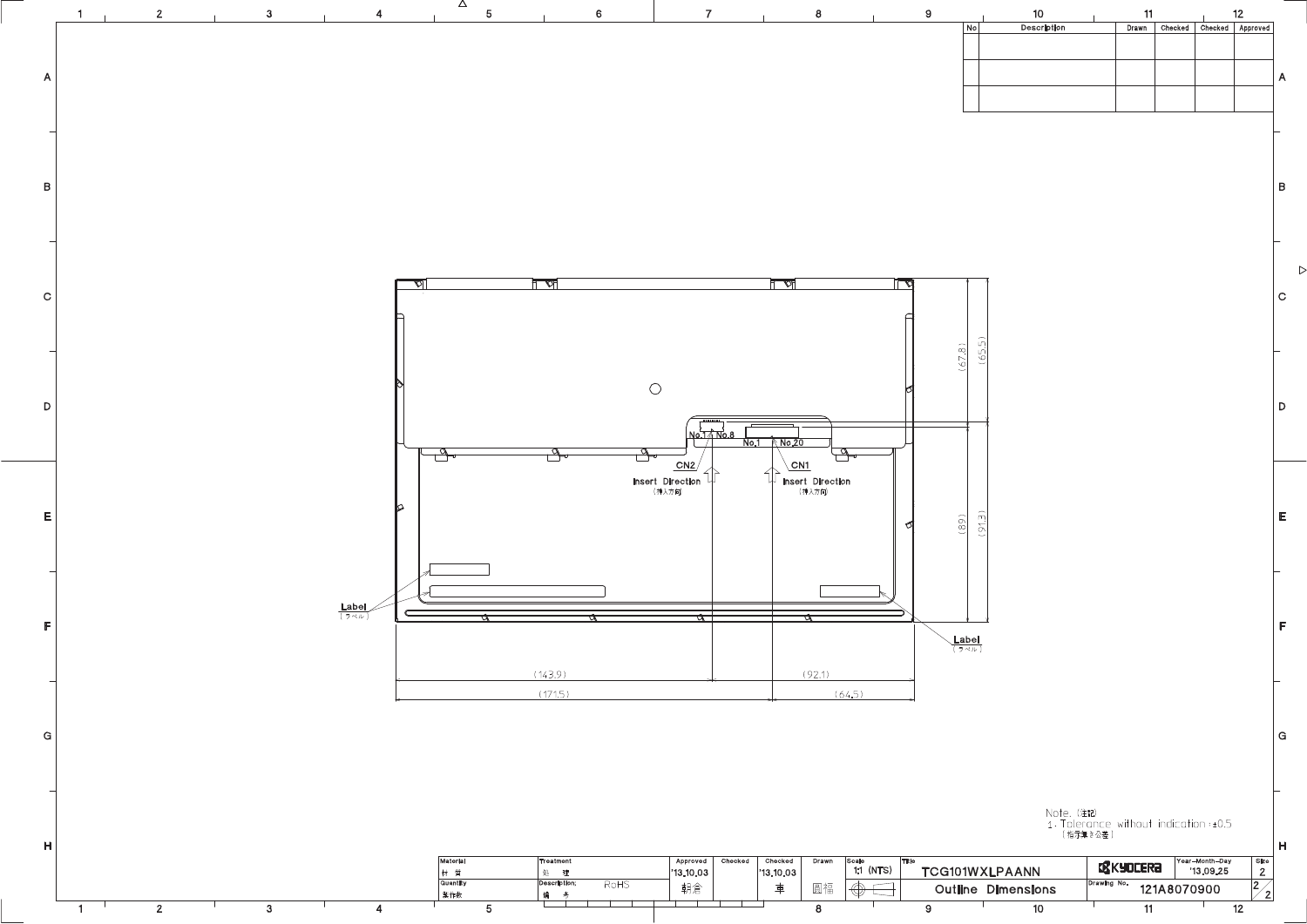| Spec No. | TQ3C-8EAF0-E2YAQ14-00 |
|----------|-----------------------|
| Date.    | January 9, 2018       |

# KYOCERA INSPECTION STANDARD

# TYPE : TCG101WXLPAANN-AN20-SA

## KYOCERA DISPLAY CORPORATION

| Original<br>Issue Date |          | Designed by $:$ Engineering dept. |              |         | Confirmed by $:QA$ dept. |  |
|------------------------|----------|-----------------------------------|--------------|---------|--------------------------|--|
|                        | Prepared | Checked                           | Approved     | Checked | Approved                 |  |
| January 9, 2018        |          |                                   | 'f Matsumoto | 50m1    | K. Sugani                |  |

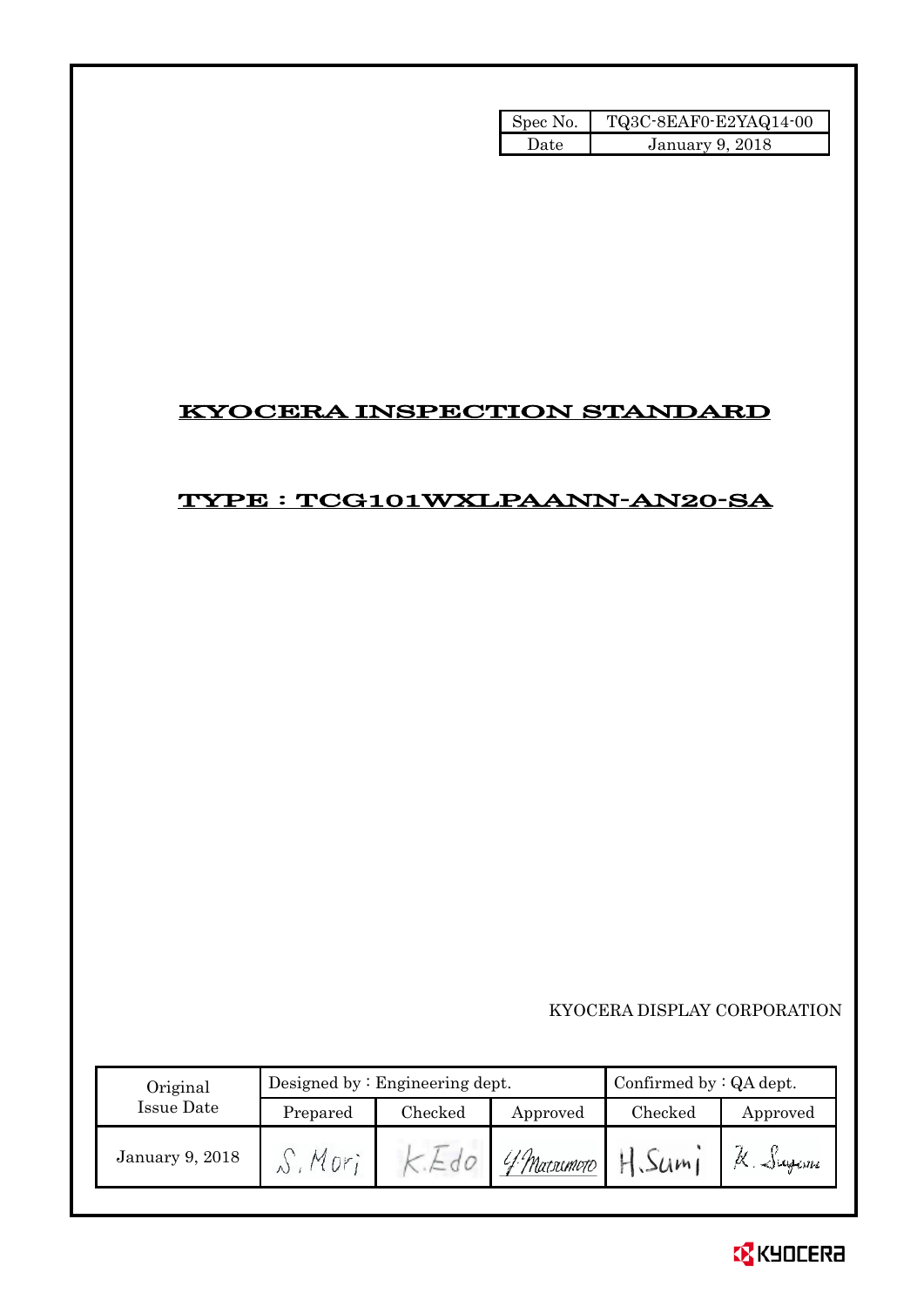| Spec No.              | Part No.               | Page |
|-----------------------|------------------------|------|
| TQ3C-8EAF0-E2YAQ14-00 | TCG101WXLPAANN-AN20-SA |      |

| Revision record  |             |                                  |  |               |                        |                                |          |  |
|------------------|-------------|----------------------------------|--|---------------|------------------------|--------------------------------|----------|--|
|                  |             | Designed by : Engineering dept.  |  |               |                        | Confirmed by $\colon$ QA dept. |          |  |
|                  | $\rm{Date}$ | $\ensuremath{\mathrm{Prepared}}$ |  | $\rm Checked$ | ${\Large\bf Approved}$ | Checked                        | Approved |  |
|                  |             |                                  |  |               |                        |                                |          |  |
|                  |             |                                  |  |               |                        |                                |          |  |
| ${\rm Rev. No.}$ | Date        | Page                             |  |               | Descriptions           |                                |          |  |
|                  |             |                                  |  |               |                        |                                |          |  |
|                  |             |                                  |  |               |                        |                                |          |  |
|                  |             |                                  |  |               |                        |                                |          |  |
|                  |             |                                  |  |               |                        |                                |          |  |
|                  |             |                                  |  |               |                        |                                |          |  |
|                  |             |                                  |  |               |                        |                                |          |  |
|                  |             |                                  |  |               |                        |                                |          |  |
|                  |             |                                  |  |               |                        |                                |          |  |
|                  |             |                                  |  |               |                        |                                |          |  |
|                  |             |                                  |  |               |                        |                                |          |  |
|                  |             |                                  |  |               |                        |                                |          |  |
|                  |             |                                  |  |               |                        |                                |          |  |
|                  |             |                                  |  |               |                        |                                |          |  |
|                  |             |                                  |  |               |                        |                                |          |  |
|                  |             |                                  |  |               |                        |                                |          |  |
|                  |             |                                  |  |               |                        |                                |          |  |
|                  |             |                                  |  |               |                        |                                |          |  |
|                  |             |                                  |  |               |                        |                                |          |  |
|                  |             |                                  |  |               |                        |                                |          |  |
|                  |             |                                  |  |               |                        |                                |          |  |
|                  |             |                                  |  |               |                        |                                |          |  |
|                  |             |                                  |  |               |                        |                                |          |  |
|                  |             |                                  |  |               |                        |                                |          |  |
|                  |             |                                  |  |               |                        |                                |          |  |
|                  |             |                                  |  |               |                        |                                |          |  |
|                  |             |                                  |  |               |                        |                                |          |  |
|                  |             |                                  |  |               |                        |                                |          |  |
|                  |             |                                  |  |               |                        |                                |          |  |
|                  |             |                                  |  |               |                        |                                |          |  |
|                  |             |                                  |  |               |                        |                                |          |  |
|                  |             |                                  |  |               |                        |                                |          |  |
|                  |             |                                  |  |               |                        |                                |          |  |
|                  |             |                                  |  |               |                        |                                |          |  |
|                  |             |                                  |  |               |                        |                                |          |  |
|                  |             |                                  |  |               |                        |                                |          |  |
|                  |             |                                  |  |               |                        |                                |          |  |
|                  |             |                                  |  |               |                        |                                |          |  |

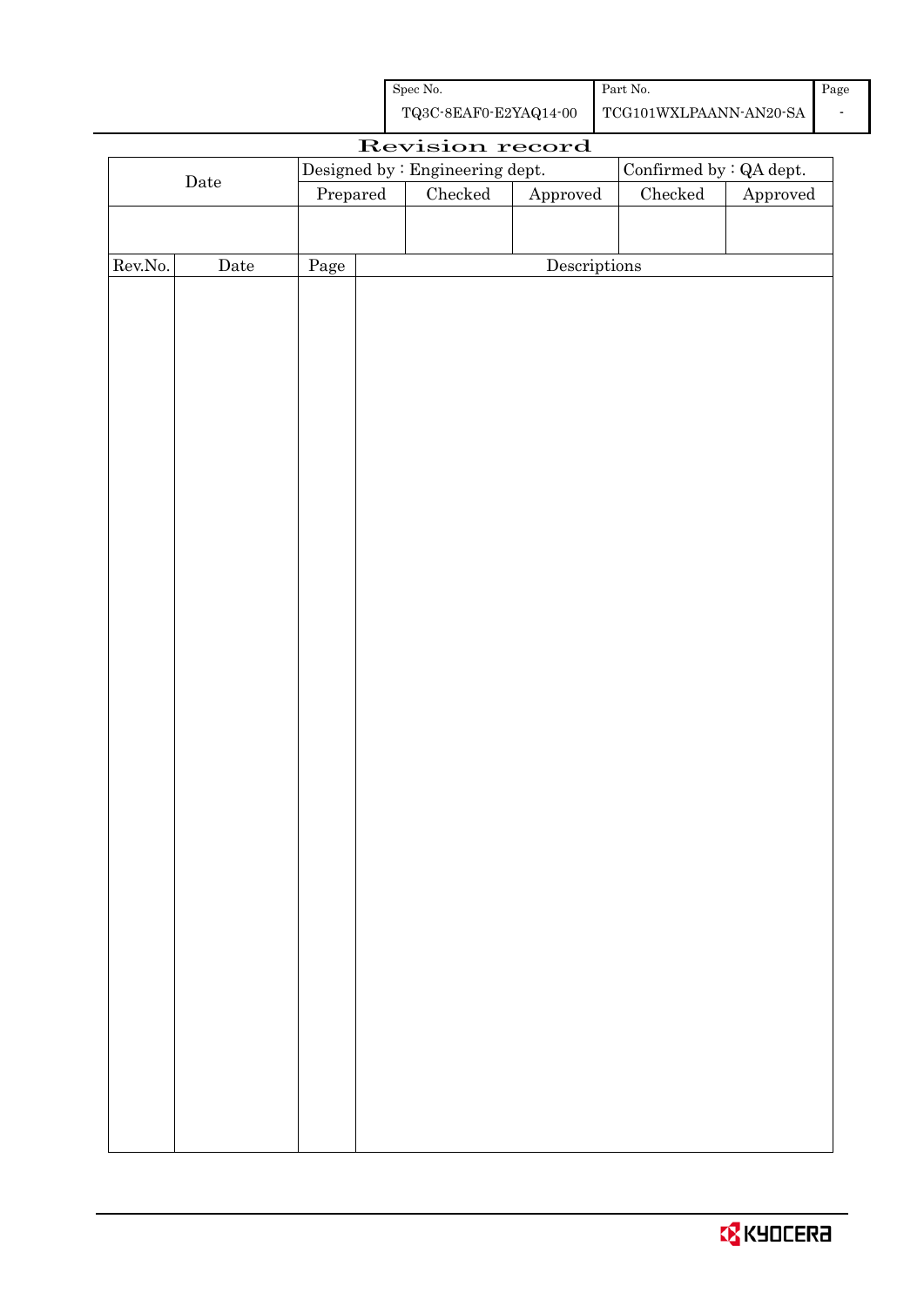Page 1

# Visuals specification

| 1) Note         |                                                                                                                                                                                       |                                                                                                                                                                     |                                                                                                                                                                                                                                                 |  |  |  |  |  |
|-----------------|---------------------------------------------------------------------------------------------------------------------------------------------------------------------------------------|---------------------------------------------------------------------------------------------------------------------------------------------------------------------|-------------------------------------------------------------------------------------------------------------------------------------------------------------------------------------------------------------------------------------------------|--|--|--|--|--|
|                 |                                                                                                                                                                                       |                                                                                                                                                                     | Note                                                                                                                                                                                                                                            |  |  |  |  |  |
| General         | Customer identified anomalies not defined within this inspection standard shall be<br>1.<br>reviewed by Kyocera, and an additional standard shall be determined by mutual<br>consent. |                                                                                                                                                                     |                                                                                                                                                                                                                                                 |  |  |  |  |  |
|                 |                                                                                                                                                                                       | This inspection standard about the image quality shall be applied to any defect within<br>2.<br>the active area and shall not be applicable to outside of the area. |                                                                                                                                                                                                                                                 |  |  |  |  |  |
|                 | Inspection conditions<br>3.                                                                                                                                                           |                                                                                                                                                                     |                                                                                                                                                                                                                                                 |  |  |  |  |  |
|                 | Luminance                                                                                                                                                                             |                                                                                                                                                                     | : 500 Lux min.                                                                                                                                                                                                                                  |  |  |  |  |  |
|                 |                                                                                                                                                                                       | Inspection distance                                                                                                                                                 | : 300 mm.                                                                                                                                                                                                                                       |  |  |  |  |  |
|                 | Temperature                                                                                                                                                                           |                                                                                                                                                                     | : 25 $\pm$ 5°C                                                                                                                                                                                                                                  |  |  |  |  |  |
|                 | Direction                                                                                                                                                                             |                                                                                                                                                                     | : Directly above                                                                                                                                                                                                                                |  |  |  |  |  |
| Definition of   | Dot defect                                                                                                                                                                            | Bright dot defect                                                                                                                                                   | The dot is constantly "on" when power applied to the                                                                                                                                                                                            |  |  |  |  |  |
| inspection item |                                                                                                                                                                                       |                                                                                                                                                                     | LCD, even when all "Black" data sent to the screen.                                                                                                                                                                                             |  |  |  |  |  |
|                 |                                                                                                                                                                                       |                                                                                                                                                                     | Inspection tool: 5% Transparency neutral density filter.                                                                                                                                                                                        |  |  |  |  |  |
|                 |                                                                                                                                                                                       |                                                                                                                                                                     | Count dot: If the dot is visible through the filter.                                                                                                                                                                                            |  |  |  |  |  |
|                 |                                                                                                                                                                                       |                                                                                                                                                                     | Don't count dot: If the dot is not visible through the<br>filter.                                                                                                                                                                               |  |  |  |  |  |
|                 |                                                                                                                                                                                       |                                                                                                                                                                     | R<br>GBR<br>G<br>There is an electrode in the middle of the dot<br>$\sf  R $ G $\sf  R $ G $\sf  B $ R $\sf  G $ B $\sf  $<br>and one dot is shown in the left drawing.<br>$\overline{R}$<br>GBRGB<br>G B<br>$\mathsf R$<br>$<$ dot drawing $>$ |  |  |  |  |  |
|                 |                                                                                                                                                                                       | Black dot defect                                                                                                                                                    | The dot is constantly "off" when power applied to the<br>LCD, even when all "White" data sent to the screen.                                                                                                                                    |  |  |  |  |  |
|                 |                                                                                                                                                                                       | Adjacent dot                                                                                                                                                        | Adjacent dot defect is defined as two or more bright dot<br>defects or black dot defects.                                                                                                                                                       |  |  |  |  |  |
|                 |                                                                                                                                                                                       |                                                                                                                                                                     | RGBRGB<br>G B<br>RGBRGBRGB<br>dot defect<br>G B<br>R<br>G B<br>R<br>R<br><b>GIB</b>                                                                                                                                                             |  |  |  |  |  |
|                 | External                                                                                                                                                                              | Bubble, Scratch,                                                                                                                                                    | Visible operating (all pixels "Black" or "White") and non                                                                                                                                                                                       |  |  |  |  |  |
|                 | inspection                                                                                                                                                                            | Foreign particle<br>(Polarizer, Cell,<br>Backlight)                                                                                                                 | operating.                                                                                                                                                                                                                                      |  |  |  |  |  |
|                 |                                                                                                                                                                                       | Appearance                                                                                                                                                          | Does not satisfy the value at the spec.                                                                                                                                                                                                         |  |  |  |  |  |
|                 |                                                                                                                                                                                       | inspection                                                                                                                                                          |                                                                                                                                                                                                                                                 |  |  |  |  |  |
|                 | Definition<br>of size                                                                                                                                                                 | Definition of circle size                                                                                                                                           | Definition of linear size                                                                                                                                                                                                                       |  |  |  |  |  |
|                 |                                                                                                                                                                                       | $d = (a + b)/2$                                                                                                                                                     |                                                                                                                                                                                                                                                 |  |  |  |  |  |